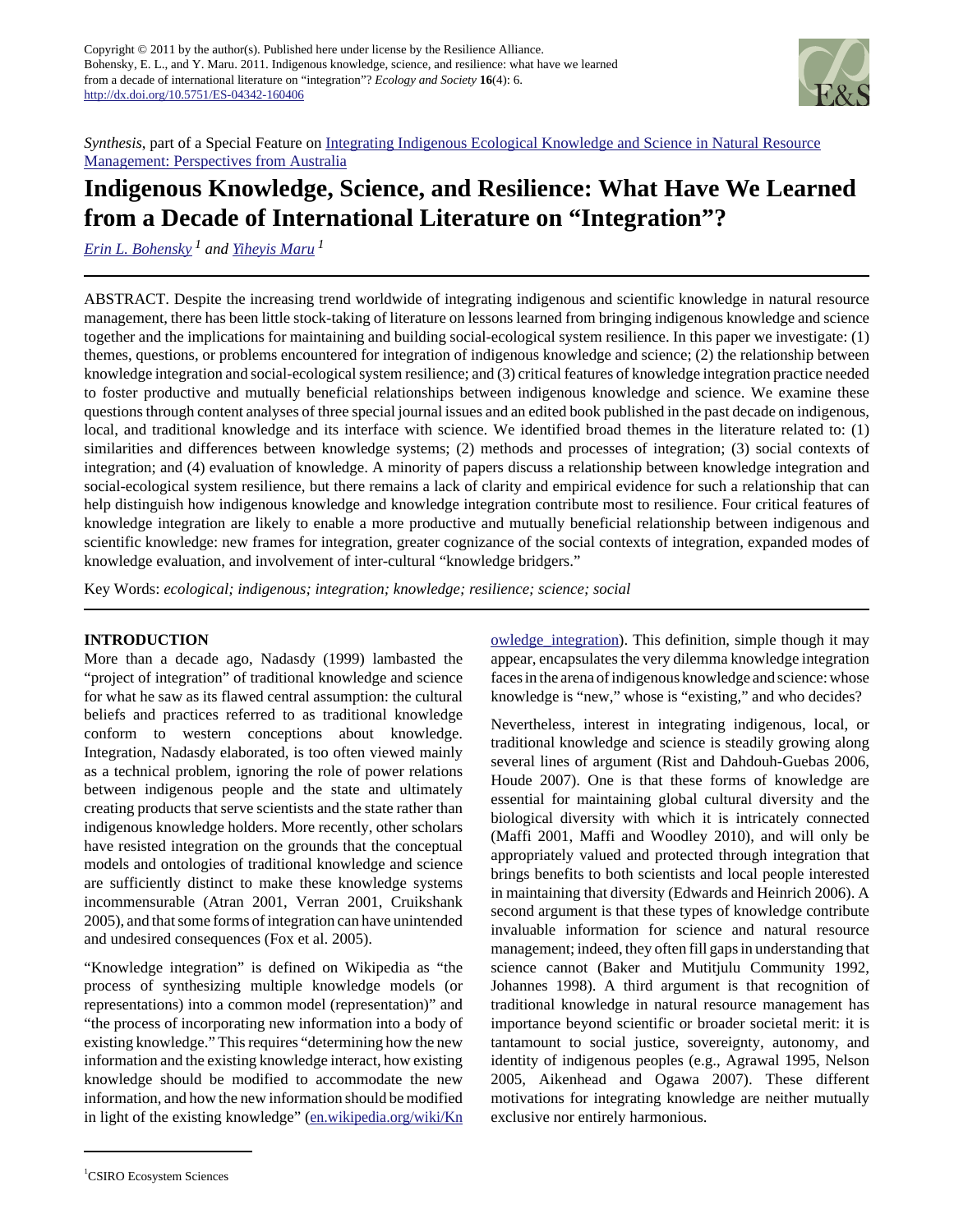Arguments for knowledge integration also revolve around resilience, the ability of a social-ecological system to withstand disturbance without changing structure, function, feedbacks, and identity (Walker et al. 2006), and to remain flexible in response to changing environmental and social contexts (Redman and Kinzig 2003). The resilience view holds that management of complexity and uncertainty in socialecological systems can benefit when diverse types of knowledge are combined (Folke et al. 2005). Furthermore, comanagement arrangements that allow knowledge to be integrated through collaboration can build social as well as ecological resilience (Plummer and Armitage 2007).

Despite criticisms that the resilience basis for knowledge integration, like other western epistemologies, may entrench already unequal power relations (e.g., Nadasdy 2007), it merits further consideration at least for the reason that resilience theory emphasizes new ways to address longstanding as well as emerging complex social-ecological challenges. Modern problems cannot be consistently solved with singular, mechanistic, science-centered solutions. Although this plea has been articulated for some time (Agrawal 1995, Holling and Meffe 1996), it remains ignored in much natural resource management, and is virtually unheard where most indigenous policy is concerned (Moran 2009). Moreover, a resilience view of knowledge integration recognizes opportunity in complexity: the constant shifting and flux of worldviews that breed complexity can in fact offer a chance to revisit old problems and paradigms, and collectively construct new models of how the world works (Houde 2007).

The practice of knowledge integration continues to present a number of challenges. Some of these are undoubtedly due to the tensions posed by competing, or even unclear objectives of integration processes. Scientific research, natural resource management, conservation, development, self-determination, and advocacy for indigenous rights have all been legitimate drivers of efforts to integrate knowledge. In some cases, however, knowledge integration has merely become a fashionable trend in natural resource management (Wohling 2009) that amounts to little more than a box-ticking exercise. At present, the broad picture is one of a knowledge integrationin-practice that has not benefitted from extensive academic debate on the subject (Castillo 2009).

This paper aims to contribute to developing more meaningful and appropriate knowledge integration processes for research with indigenous communities. We examine three questions that we believe can contribute to a better understanding of indigenous knowledge, its integration with scientific knowledge, and its relationship to social-ecological system resilience:

**1.** What themes, questions, or problems are encountered for integration of indigenous knowledge and science?

- **2.** What is the relationship between knowledge integration and social-ecological system resilience?
- **3.** What critical features of knowledge integration practice need greater emphasis to foster productive and mutually beneficial relationships between indigenous knowledge and science?

We examine these questions through inductive and deductive content analyses of a sample of international literature.

### **METHODS**

#### **Selection of literature and terminology**

It was important to keep the scope of our investigation manageable for in-depth analysis, i.e., approximately 50 papers. We chose to analyze collected works, i.e., special journal issues or edited books, because these would benefit from specific editorial oversight on the topic, and would be likely to reflect on the state of knowledge integration and lessons learned. Our criteria for selecting these were: (1) a focus either on indigenous knowledge (IK), local knowledge (LK), or traditional knowledge (TK); (2) relevance to the concept of social-ecological system resilience in relation to knowledge integration; and (3) publication in the decade following Nadasdy's 1999 assessment, i.e., 2000-2009. We thus selected three special journal issues and one edited book, comprising 47 papers or chapters, as the basis for our analysis (Table 1). We found that although each of the four bodies of work meets these criteria, they differ considerably from one another and collectively present a wide range of views, allowing for a rich analysis.

Our selection of literature differs from studies such as Davis and Ruddle (2010) that investigated conceptualizations of indigenous and other knowledge in the most frequently cited literature indexed in the ISI Web of Knowledge and Google Scholar. We found these search engines inadequate for identifying literature for an analysis of knowledge integration and resilience, because they returned very few papers on these topics in the context of indigenous knowledge.

We recognize that we have excluded a wealth of literature from our analysis, for example, the special issue edited by Stephenson and Moller (2009) that was published after our analysis was underway. In discussing our analysis, we do relate our findings to other literature with which we are familiar. However, it would be impossible to canvass the entire literature on IK, much less the entire sum of field experience with IK, to obtain a perspective on its integration with scientific knowledge.

Distinct meanings of IK, LK, and TK have been discussed at length elsewhere (Usher 2000, Howden 2001, Nelson 2005, Aikenhead and Ogawa 2007, Houde 2007). Although in many instances the term Indigenous Ecological Knowledge (IEK) or Traditional Ecological Knowledge (TEK) is used, IK is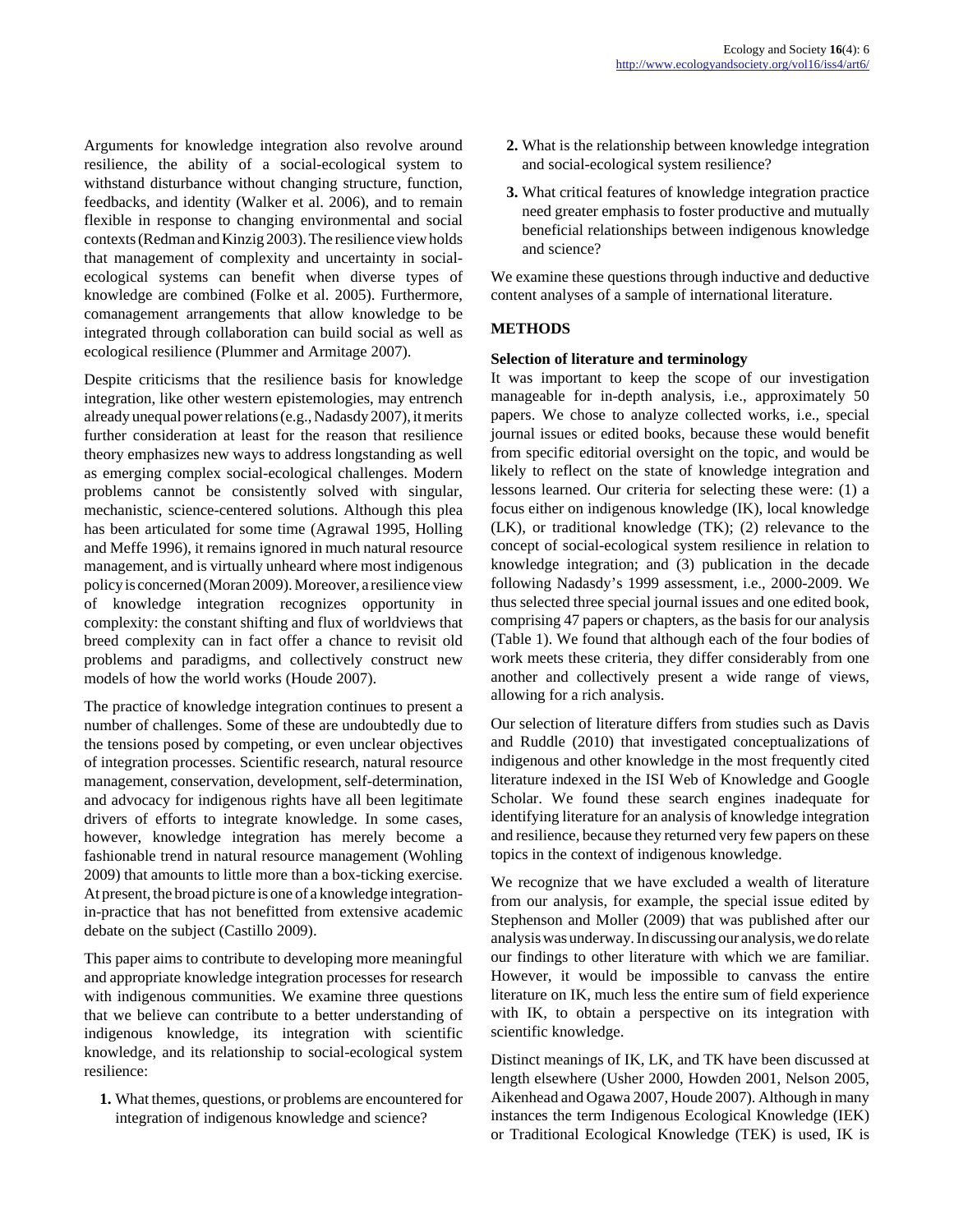broader than ecological knowledge and better reflects the holistic worldviews that often underpin indigenous knowledge systems (Rotarangi and Russell 2009). We will therefore use the term IK in discussing our analysis, except where citing literature that specifically uses other terms.

**Table 1.** Contents of literature review.

| Journal/<br>Publisher             | Year | Editor(s)            | Title                        | Number of<br>articles/<br>chapters |
|-----------------------------------|------|----------------------|------------------------------|------------------------------------|
| Ecological<br><b>Applications</b> | 2000 | Ford and<br>Martinez | Traditional<br>Ecological    | 11                                 |
|                                   |      |                      | Knowledge,                   |                                    |
|                                   |      |                      | Ecosystem                    |                                    |
|                                   |      |                      | Science, and                 |                                    |
|                                   |      |                      | Environmental                |                                    |
|                                   |      |                      | Management                   |                                    |
| Ecology                           | 2004 | Folke                | Traditional                  | 12                                 |
| and Society                       |      |                      | Knowledge in                 |                                    |
|                                   |      |                      | Social-ecological<br>systems |                                    |
| Millennium 2006                   |      | Reid,                | <b>Bridging Scales</b>       | 17                                 |
| Ecosystem                         |      | Berkes.              | and Knowledge                |                                    |
| Assessment                        |      | Wilbanks,            | Systems:                     |                                    |
| and Island                        |      | and                  | Concepts and                 |                                    |
| Press                             |      | Capistrano           | Applications in              |                                    |
|                                   |      |                      | Ecosystem                    |                                    |
|                                   |      |                      | Assessment                   |                                    |
| <b>Futures</b>                    | 2009 | Turnbull             | Futures of                   | 7                                  |
|                                   |      |                      | Indigenous                   |                                    |
|                                   |      |                      | Knowledges                   |                                    |

#### **Content analysis**

We used content analysis to guide our literature review, focusing on our three questions. In content analysis, written material is coded by the use of terms or phrases (Ekstrom and Young 2009), enabling a systematic analysis of text to interpret data about human thought and behavior (Bernard and Ryan 1998). Content or text analysis is increasingly used to identify patterns in written material, and has several advantages: it tends to be more systematic and objective, and therefore quicker, than qualitative case study analysis, and can rapidly identify co-occurrences of different concepts (Ekstrom and Young 2009). A total of 47 papers or chapters were analyzed inductively and deductively using NVivo software (QSR 2009). An inductive analysis was conducted to explore themes in the literature, whereas a deductive analysis was used to examine the question above about integration and resilience.

#### **Inductive analysis**

Themes were identified for each paper that described as succinctly as possible the major focus or foci of the paper. Introductory papers or chapters and the synthesis chapter in Reid et al. 2006 were excluded to avoid double-counting of themes. We identified themes largely from our interpretation of the stated objective and motivation for each paper. To verify our theme identification we also performed text searches on key words where possible (e.g., "culture"). Text searches were less useful for concepts like "similarities and differences" and "institutions," so manual verification was needed in these cases. Where more than one theme appeared to be important, up to three additional themes were selected, but were not ranked. Similar themes were then grouped, resulting in a total of nine themes. Each of the papers was assigned to one or more of these nine grouped themes (see Appendix 1).

#### **Deductive analysis**

We performed a text search on all forms of the word "integration" in each paper, excluding paper or chapter headers. We also performed text searches for related words such as "blend," "bridge," "combine," and "interact," but found that these were generally not good proxies for integration. Although "bridge" usually implied integration in the Reid et al. (2006) chapters, it was used in this way in only about half of the other papers. We inspected the NVivo results and excluded those in which integration was not used in reference to IK and science. A second search was performed on all forms of the word "resilience." We then conducted a combined word search to identify instances in which the terms "integration" and "resilience" appeared in the same paper.

We found the method of content analysis to be useful as a filter of material and to identify cases warranting further inspection. However, our results for the combined usage of the terms "integration" and "resilience" show that this method was insufficient in identifying links between the two concepts, despite being a reliable method for assessing relationships between concepts in other studies (Ekstrom and Young 2009). We therefore manually cross-checked results to ensure that all papers that discussed integration and resilience were identified. We recorded the number of papers in each of the four publications with at least one occurrence of each term, the word count, i.e., the number of times that the word appeared within the publication, and coverage, i.e., the frequency of the word relative to the total words in the publication.

#### **THEMES IN KNOWLEDGE INTEGRATION**

Our thematic analysis addresses the first question we pose in this paper: What themes, questions, or problems are encountered for integration of indigenous knowledge and science?

The number of papers featuring each of the themes is shown in Figure 1. The most frequently-identified themes are "similarities, differences, and linkages between IK and science" (43%), "methods for using and integrating knowledge" (26%), "institutions, processes, and partnerships for maintaining and integrating IK" (21%), and "culture and IK" (21%).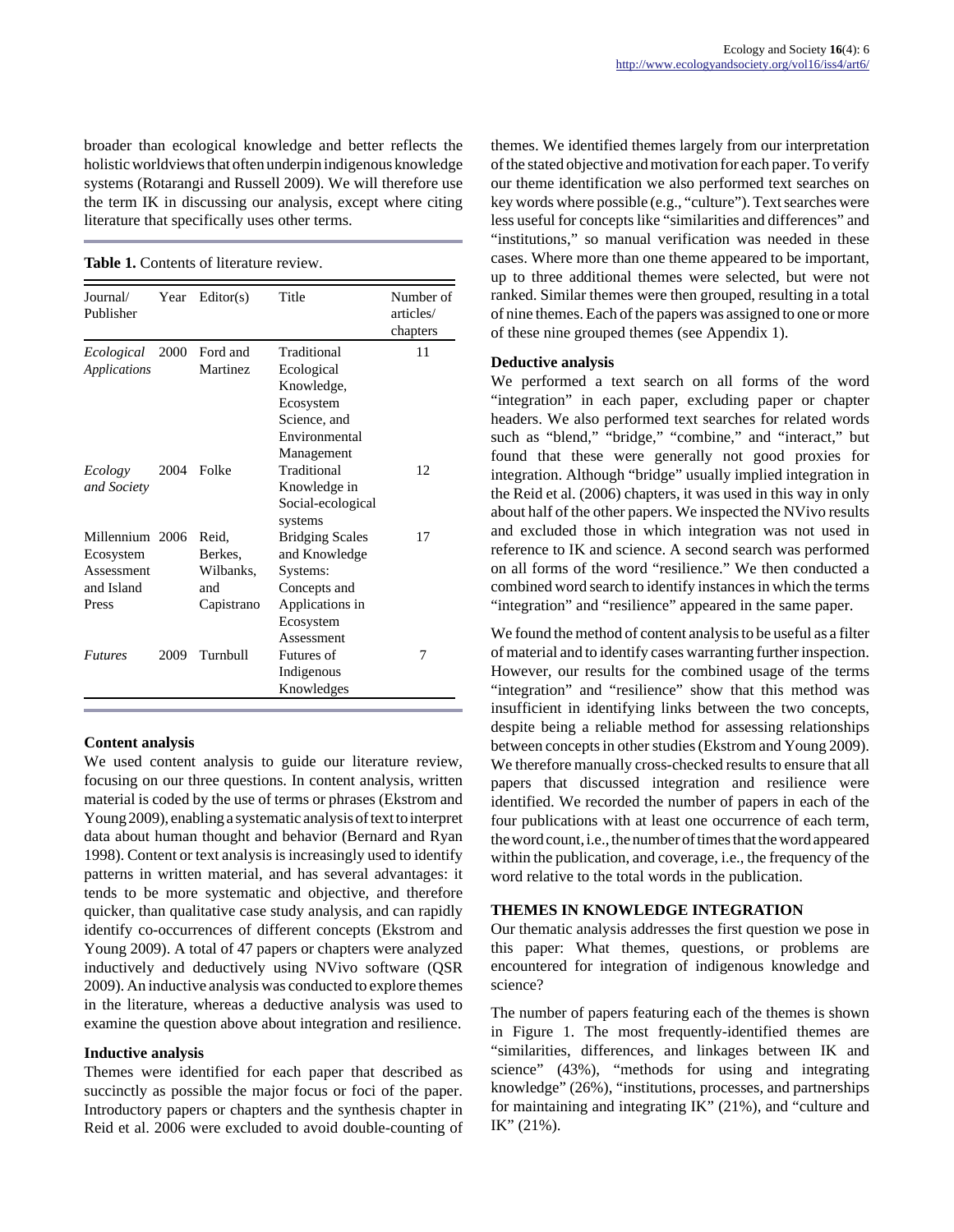

**Fig. 1.** Themes identified in the reviewed literature. Introductions and synthesis chapter of Reid et al. (2006) were excluded from analysis.  $IK =$  indigenous knowledge.

The dominant theme in *Ecological Applications* (2000) and *Ecology and Society* (2004) papers is "similarities, differences, and linkages" (60% and 73%, respectively), followed by "culture" (30% and 36%, respectively). The most frequently appearing themes in the Reid et al. (2006) chapters are "scale and IK" (47%), "methods for using and integrating knowledge" (40%), and "institutions, processes, and partnerships" and "politics of IK" (each 27%). The most frequently appearing themes in *Futures* (2009) papers are "politics of IK" (50%) followed by "similarities, differences, and linkages," "methods," "benefits and challenges of using and integrating IK," and "evaluation of IK and integration" (each 33%).

We organize our discussion of these themes into four categories, and draw out key lessons learned for each (Table 2): (1) understanding similarities and differences between IK and science, and benefits and challenges of using and integrating IK; (2) methods for using and integrating IK, and institutions, processes, and partnerships for maintenance and integration of IK; (3) the social contexts of IK; and (4) evaluation of IK and integration.

### **Understanding similarities and differences between IK and science, and benefits and challenges of using and integrating IK**

An understanding of similarities and differences between IK and scientific knowledge, and the benefits and challenges of integrating these different knowledge systems, is considered by some to be a prerequisite to knowledge integration (Moller et al. 2004, Davis 2006). Berkes et al. (2000) maintain that TEK is used to manage complex systems through practices that bear many similarities to Western adaptive management systems, and many of these traditional practices are founded on important social mechanisms. Pierotti and Wildcat (2000) suggest that TEK converges on Western science disciplines like community ecology, emphasizing connectedness and relatedness between human and nonhuman components of ecological systems, and as the basis for indigenous concepts of nature, politics, and ethics, TEK is inherently interdisciplinary. However, compared with science, Pierotti and Wildcat (2000) argue that TEK is place-based and fundamentally "space-based," focusing on spatial relationships in nature. Berkes and Berkes (2009) liken practices of the Inuit and other northern indigenous people to fuzzy logic, whereby environmental change is monitored using rules of thumb and qualitative indicators.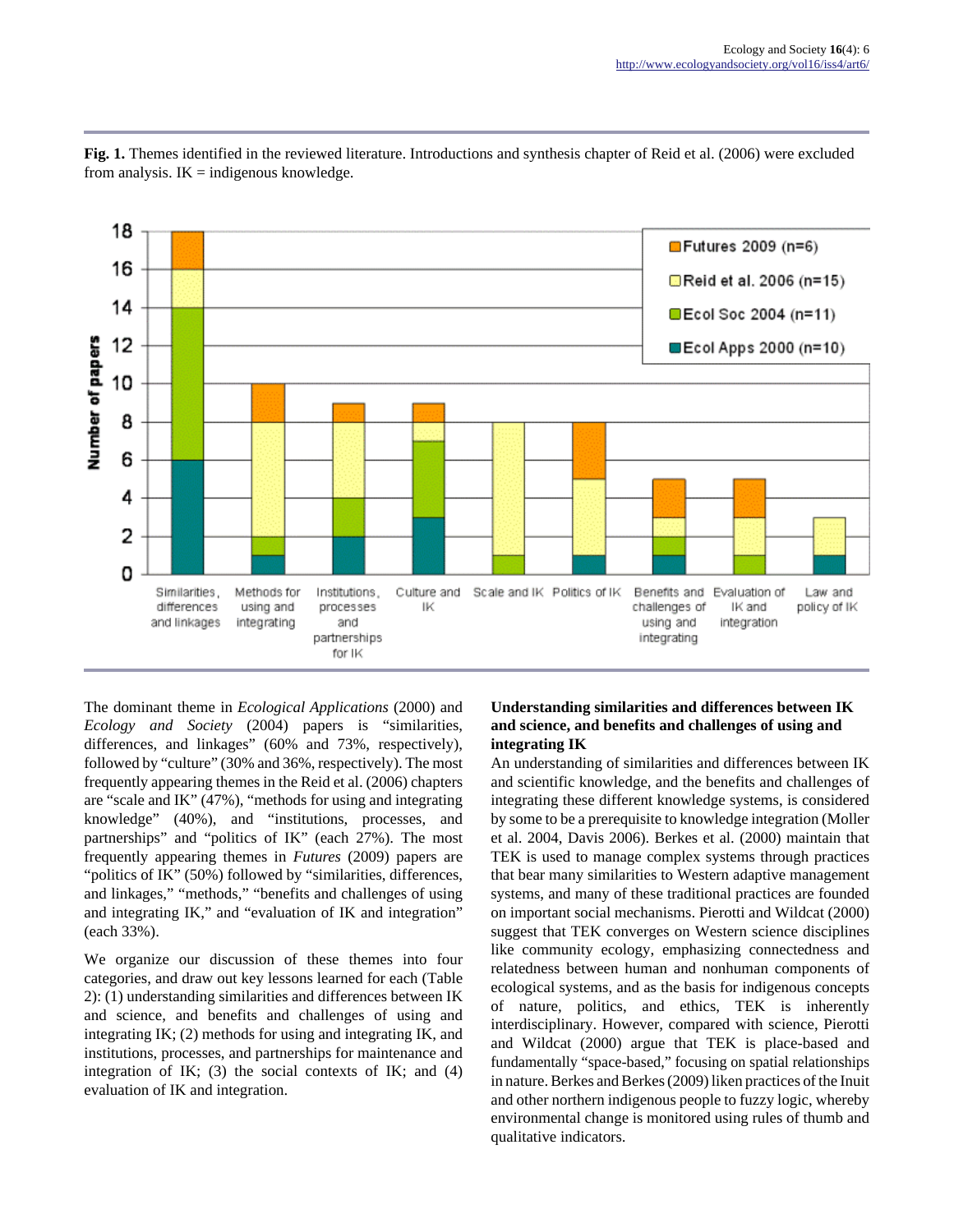| Table 2. Summarized themes, their significance for knowledge integration, and key lessons identified in reviewed literature. |  |  |  |  |
|------------------------------------------------------------------------------------------------------------------------------|--|--|--|--|
| Introductions and synthesis chapter of Reid et al. $(2006)$ were excluded from analysis. IK = indigenous knowledge.          |  |  |  |  |

| Then (s)                                                                                                                                                                                       | Significance                                                                                                                                                                                                                             | Key Lessons                                                                                                                                                                                                                                                                                                                                                                                                                                                                                                                                                                                                                                                                                                                                                                                                                                                                                                                                                                                         |
|------------------------------------------------------------------------------------------------------------------------------------------------------------------------------------------------|------------------------------------------------------------------------------------------------------------------------------------------------------------------------------------------------------------------------------------------|-----------------------------------------------------------------------------------------------------------------------------------------------------------------------------------------------------------------------------------------------------------------------------------------------------------------------------------------------------------------------------------------------------------------------------------------------------------------------------------------------------------------------------------------------------------------------------------------------------------------------------------------------------------------------------------------------------------------------------------------------------------------------------------------------------------------------------------------------------------------------------------------------------------------------------------------------------------------------------------------------------|
| Similarities and differences<br>between IK and science, and<br>benefits and challenges of<br>using and integrating IK.                                                                         | An understanding of similarities<br>and differences between IK and<br>scientific knowledge, and the<br>benefits and challenges of<br>integrating these different<br>knowledge systems, is a<br>prerequisite to knowledge<br>integration. | - IK and Western knowledge systems are complementary or parallel<br>rather than fundamentally incommensurable.<br>- Differences between IK and science can be resolved through<br>collaborative approaches and by finding common ground.<br>- Some IK-based practices resemble Western science but former tend to<br>be based on important social mechanisms.<br>- Science is better equipped to detect causal links, and to evolve quickly<br>enough to accommodate new information.<br>- Tensions between IK and science persist: some IK holders reject<br>Western philosophy's focus on truth, belief, and worldview.<br>- Difficulties of including IK in ecological research may outweigh the<br>benefits.                                                                                                                                                                                                                                                                                    |
| Methods for using and<br>integrating IK, and<br>institutions, processes, and<br>partnerships for maintenance<br>and integration of IK.<br>IK and culture, scale,<br>politics, law, and policy. | Advances in methods and<br>processes are essential to join<br>knowledge integration theory and<br>practice.<br>Culture, scale, politics, law, and<br>policy all form the social context<br>of knowledge integration.                     | - The methodological toolkit is expanding beyond collection of IK to<br>methods for bringing different sources and forms of knowledge<br>together, i.e., scenarios, mapping, community theater.<br>- A sophisticated array of institutions, processes, and partnerships to<br>integrate knowledge exist as well as reflection on their success.<br>- Knowledge integration needs to be cognizant of the culture-<br>knowledge link, and its evolution in response to global and regional<br>change.<br>- Choice of scale can influence the agendas or contexts in which<br>knowledge is organized and decisions made, and whose knowledge is<br>relevant.<br>- How knowledge holders position their knowledge in political arenas is<br>important.<br>- Scientists who engage with IK need to understand the international<br>law and policy contexts in which IK is situated, and implications for<br>access to knowledge.<br>- National laws and policies need to make space for indigenous forms |
| Evaluation of IK and<br>integration.                                                                                                                                                           | Need to assess different types of<br>knowledge, the combined<br>products of integration, and the<br>process by which they are<br>combined.                                                                                               | of cultural practice.<br>- Much evaluation of integrated knowledge has largely concerned the<br>credibility of IK in the eyes of science.<br>- Recent initiatives recognize a need for a broader set of evaluative<br>criteria to assess knowledge.<br>- IK has its own rules about processes of knowing, which diverge from<br>the rules of science.<br>- Evaluation processes need to distribute power more equally across<br>knowledge producers.<br>- IK has a crucial role for evaluation of science: through integration, IK<br>holders can scrutinize scientific predictions themselves, increasing the<br>potential for science to be trusted.                                                                                                                                                                                                                                                                                                                                              |

Some authors acknowledge differences between IK and science. In her case study of Mongolian pastoralists, Fernandez-Gimenez (2000) distinguishes pastoralists' perceptions from science, noting that science is better equipped to detect a causal link between land use change and threats to pastoralists' livelihoods. Fabricius et al. (2006) recognize the value of local knowledge to science assessments, as a source of fine-grained, detailed information about local ecosystem services in areas where little formal knowledge exists. They also articulate several shortcomings of local

knowledge, such as its inability to evolve quickly enough to accommodate change in social-ecological systems, and its tendency to lack relevance outside local context.

Tensions between IK and science are evident: Klubnikin et al. (2000) suggest that indigenous knowledge is essentially scientific because it is gathered through methods that are empirical, experimental, and systematic, whereas Western science, by contrast, may be seen as narrow and naïve in the way it considers and defines questions. Turner et al. (2000) and Long et al. (2003) stress the importance of wisdom and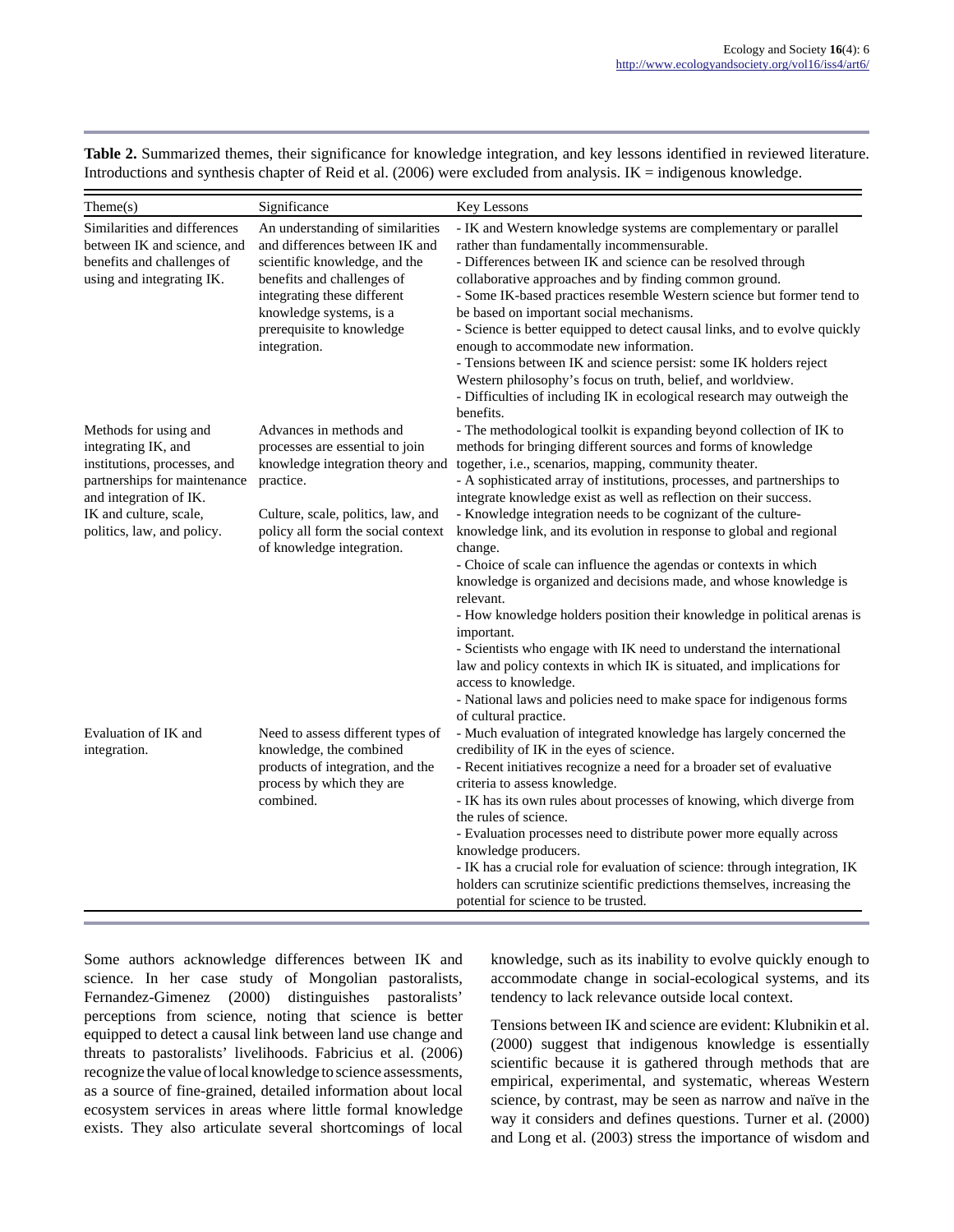"showing respect" as distinctive features of traditional ecological knowledge. Maffie (2009) notes the tendency of IK holders to reject what they view as Western philosophy's obsession with truth, belief, and worldview. What matters most to indigenous North Americans, he asserts, is how one lives, not what one believes. However, he acknowledges that much of the perceived incompatibility between science and other knowledge systems also arises from treating Western science or IK as a singular entity when in fact both have multiple forms and dimensions.

Such differences do not necessarily impede integration. Moller et al. (2004) suggest that population monitoring that embraces differences between traditional methods and scientific methods is potentially more effective for managing customary harvests than monitoring that ignores these differences. These methods are in fact complementary, in five respects (Table 2 in Moller et al. 2004): (1) science is diachronic, i.e., tends to collect short-term data over large areas, whereas TK is synchronic, i.e., tends to collect information over long time periods; (2) foci on averages (science) and extremes (TK); (3) quantitative (science) and qualitative (TK) information; (4) improved tests of mechanisms (science) and improved hypotheses (TK); and (5) objectivity (science) and subjectivity (TK). Davis (2006) agrees that IK and Western science are complementary or parallel rather than fundamentally incommensurable. Differences between them, he suggests, can be resolved through collective approaches such as Australia's "caring for country" to nurture and maintain ecosystems, by blending conventional fire management regimes and Aboriginal systems of burning.

Becker and Ghimire (2003) propose that TEK and Western conservation science can collectively support forest preservation in Ecuador, as they have common ground: both rely on direct observation, experience, experimentation, and interpretation. Western science offers broader appreciation of context beyond the local level that may actually favor local sustainability and, thus, cultural survival, whereas TEK offers depth of experience in a local, culture-specific context. Ishizawa (2006) stresses the importance of institutional diversity in collaborations with campesino communities in the central Andes of Peru for in situ conservation. Bridging epistemologies, he suggests, may be viable if the underlying worldviews are considered and made explicit, and if problem identification happens at the contact zone and is reformulated as a global concern.

Huntington (2000) explores reasons for inertia to acceptance and use of TEK. These include unfamiliarity and lack of comfort among ecologists in using social science methodologies and engaging in cross-cultural interactions, and fear of diluting scientific rigor in favor of political correctness. He notes that in some cases, the difficulties of including TEK in ecological research outweigh the benefits,

and there is a danger of inappropriate knowledge integration in which treatment of TEK is superficial.

### **Methods for using and integrating IK, and institutions, processes, and partnerships for maintenance and integration of IK**

Advances in methods and processes are essential to join theory and practice of knowledge integration. The literature suggests that the methodological toolkit is expanding beyond ethnographic and ethnobotanical approaches of collecting IK to methods for actually bringing different sources and forms of knowledge together. Huntington (2000) reviews tools for incorporating IK in ecological studies, while others explore a broad realm of methods to share and deliberate over multiple sets of knowledge of multifaceted change processes. These include future scenarios (Bennett and Zurek 2006), mapping and GIS (Bryan 2009, Palmer 2009), and theater performance to communicate scientific knowledge to communities (Fabricius et al. 2006).

There is also evidence of a sophisticated array of institutions, processes, and partnerships in action, as well as reflection on how well these have worked in real-world integration examples. Fabricius et al. (2006) discuss challenges related to the technical and social processes of amalgamating different types of knowledge across spatial scales and epistemologies. They describe how in the Southern African Millennium Ecosystem Assessment, creative tension emerged between scientists operating at different scales and thus using different theories and methods, a situation not often acknowledged openly as a challenge to integration. Dialogue and debate were valuable in building mutual trust among team members, while also highlighting areas of scientific uncertainty. Eamer (2006) describes how joint problem-solving in the Arctic Borderlands Ecological Knowledge Co-op helped indigenous knowledge holders operate as equals with scientists by engaging in longterm collaborative management of the environment.

Gadgil et al. (2000) and Gokhale et al. (2006) describe India's People's Biodiversity Registers Program (PBR) to maintain the practice of folk ecological knowledge and wisdom into the future. In their review of 52 PBR cases, Gadgil et al. (2000) found two self-organized management systems in which biodiversity has been protected, but more frequently observed trends of ecological degradation as well as erosion of ecological knowledge and sustainable use traditions. They therefore assert a need for community-based systems, supported by and collaborating with government and other institutions. Gokhale et al. (2006) discuss how PBR and other frameworks and approaches are used to reward people's knowledge and protect intellectual property rights in India, thereby linking local oral knowledge with global science.

There are also calls for the formation of institutions underpinned by new epistemological paradigms. Maffie (2009) proposes a "polycentric global epistemology" (PGE),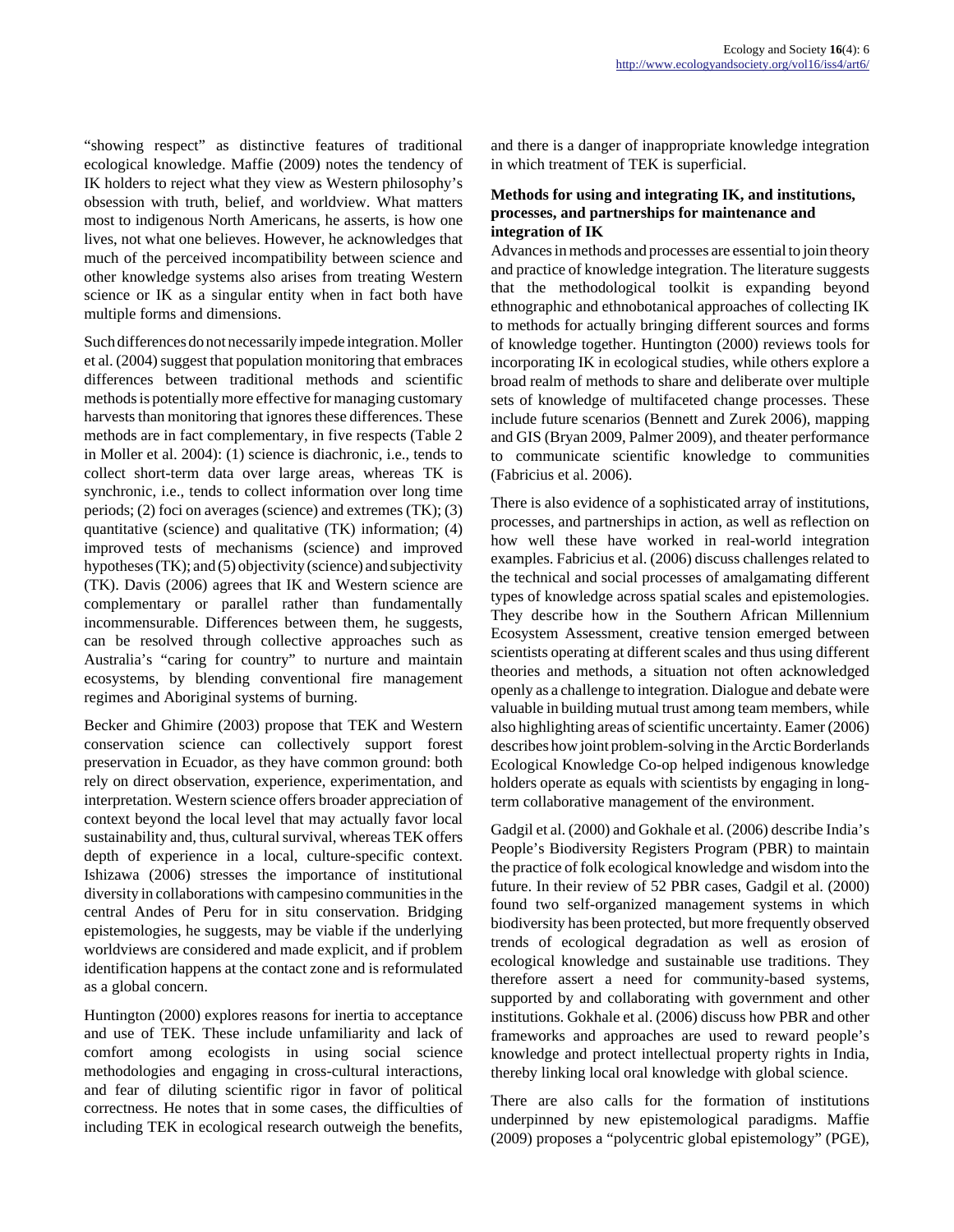which both requires and strives for the survival and selfdetermination of indigenous peoples and their knowledge. PGE does not presume there is a single best way for all humans to live or know nature or to realize their own conception of human well-being. He suggests that real-world examples of PGE already exist in a collaborative salmon protection program in British Columbia and numerous medical systems.

#### **Social context of knowledge integration**

Culture, scale, politics, law, and policy all form the social context of knowledge integration. Some authors argue that knowledge integration processes and practices need to be cognizant of culture. Garibaldi and Turner (2004) present the idea of "cultural keystone species" that feature prominently in a culture because of their value for food, material, or medicine. They describe how cultural keystones such as the Western red-cedar (*Thuja plicata*) are important to coastal First Peoples of British Columbia as a vehicle for conservation and restoration as well as treaty and land rights negotiations. Long et al.'s (2003) interviews with cultural advisors in the White Mountain Apache community about their views on wetland restoration suggest that cultural traditions can guide ecological restoration efforts. Watson et al. (2003) investigate how global and regional change affect the culture-knowledge link regarding wilderness protection and restoration in the Circumpolar North, arguing that evolution of culture and TEK values related to pristine ecosystems must be considered in Western systems of wilderness management.

The scale of scientific inquiry shapes the social and political dimensions of knowledge integration. Wilbanks (2006) contends that scale is important to our understanding of how the world works, to agency and structure of our responses, and to learning. The choice of scale in science assessments can influence the agendas by which knowledge is organized and stakeholders identified, and hence, whose knowledge is relevant (Lebel 2006). Roth's (2004) analysis of the spatial organization of knowledge at state and local levels in northern Thailand illuminates the challenge of knowledge integration across multiple spatial scales. She suggests that the location of knowledge production is the main driver of differences between communities' TEK and state environmental knowledge and consequently, understanding relationships between knowledge and space is key to conflict resolution.

Implicit in the scale of IK are its politics, including how IK is translated and communicated. Brosius (2006) asserts that there is the need for clearer definition of "local," arguing that much local knowledge is mediated by those who are delegated to speak on the behalf of local people in national and international fora. He shows how scientists have focused overwhelmingly on environmental knowledge and ignored other relevant domains of knowledge, such as knowledge and perceptions of the political world that are so critical to natural resource management. Rather than serving merely as reservoirs of local or indigenous knowledge, knowledge holders are in fact political agents with their own ideas about the salience and legitimacy of various forms of knowledge. What matters, Brosius contends, is not so much what Penan hunter-gatherers in Sarawak, for example, know about their landscape but how they position that knowledge in political arenas.

There are opportunities and risks for IK when integrated into politically charged international science arenas. Global environmental assessments, for example, aim to synthesize knowledge but may also seek to change the constitutional foundations of global order (Miller and Erickson 2006). On the other hand, the potential of IK may be constrained when set within current development ideologies that are heavily influenced by politically dominant Western nations' agendas (Sillitoe and Marzano 2009). This hints that a fundamental problem for IK is that the structures in which IK is used and applied are determined by science, and these structures inevitably will change IK in the process of its use and application.

Bryan (2009) and Palmer (2009) both note the colonizing tendencies inherent in standardization of cartographic and digital technologies that are used to map indigenous territories and knowledge. Indigenous peoples have a choice to "map or be mapped," Bryan (2009:24) argues, and indigenous mapping should strive to change the profoundly colonial geographical understanding of the world. Changing power relations cannot be done by maps alone, but by frameworks for negotiating different kinds of knowledge which can "put the map in its place" (Bryan 2009:31).

Mauro and Hardison (2000) stress that scientists who engage with IK need to understand the international law and policy contexts in which IK and associated rights are situated, and how they affect access to knowledge. Davis (2006), however, notes that the ways IK is defined in law and policy are derived from Western intellectual worldviews and presuppositions, not from indigenous ways of understanding and articulating the world. Space needs to be created within national laws and policies for inscribing indigenous forms of cultural practice and through pluralistic approaches to legislative and policy development.

Boyd (2006) discusses both the reasons for and implications of excluding local knowledge from policy processes. Global discourses on land management in relation to the Clean Development Mechanism (CDM), for example, have tended to ignore local knowledge because local perspectives conflict with the narratives perpetuated by global institutions that oversimplify the complexity of nature. This makes genuine knowledge integration difficult if not impossible.

#### **Evaluation of IK and integration**

Some authors note the need to evaluate different types of knowledge as well as combined products and processes of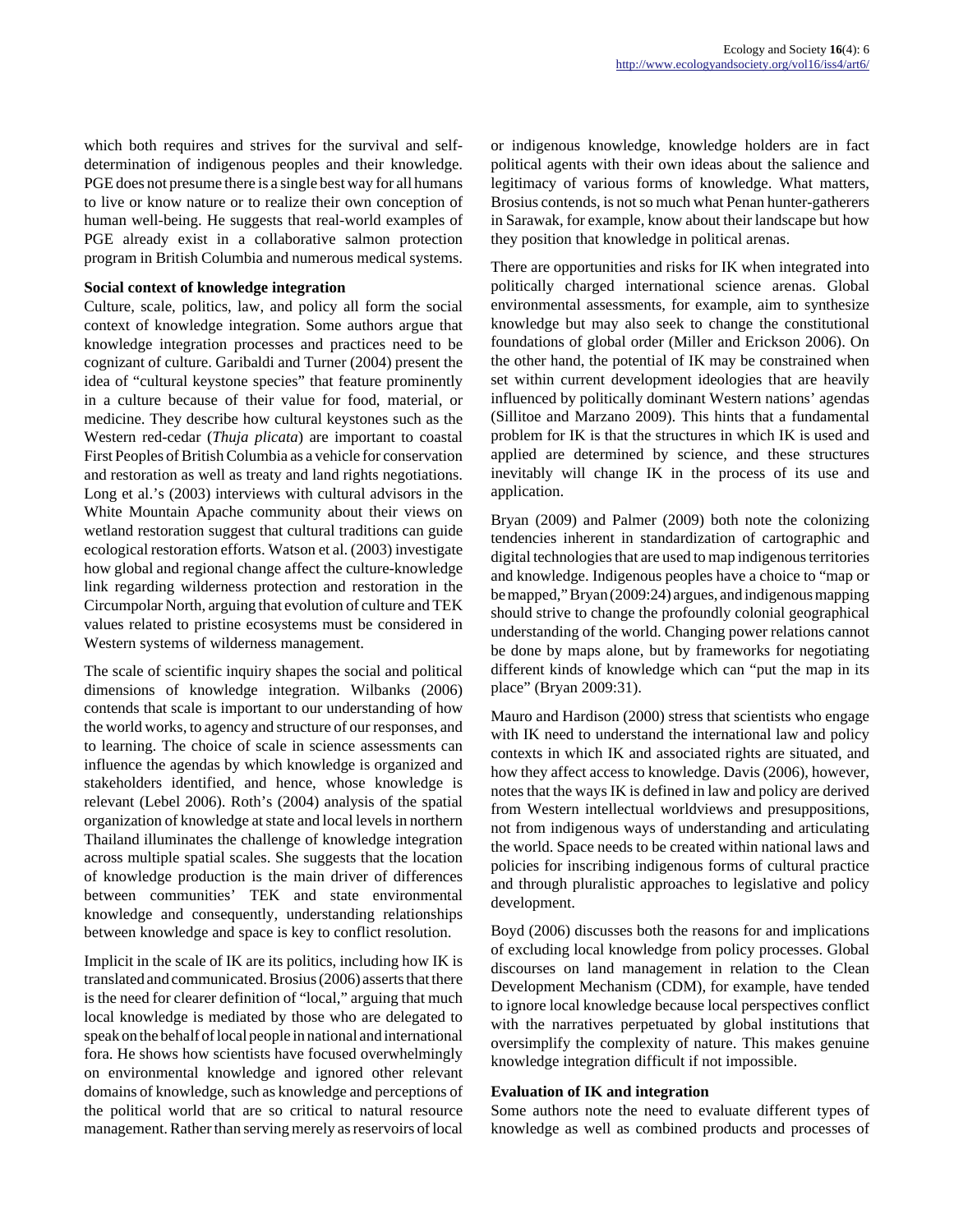|                                                                    | All papers<br>$(n = 47)$ | Ecological Applications Ecology and Society<br>2000<br>$(n=11)$ | 2004<br>$(n=12)$ | Reid et al. 2006<br>$(n = 17)$ | Futures 2009<br>$(n=7)$ |
|--------------------------------------------------------------------|--------------------------|-----------------------------------------------------------------|------------------|--------------------------------|-------------------------|
| "Integration"                                                      |                          |                                                                 |                  |                                |                         |
| Number of articles with at<br>least one occurrence (%              | 38(81)                   | 6(55)                                                           | 12(100)          | 14 (82)                        | 6(86)                   |
| of total)                                                          |                          |                                                                 |                  |                                |                         |
| Word count                                                         | 245                      | 16                                                              | 67               | 140                            | 22                      |
| Coverage                                                           | 5.55                     | 0.35                                                            | 1.19             | 3.63                           | 0.38                    |
| "Resilience"                                                       |                          |                                                                 |                  |                                |                         |
| Number of articles with at<br>least one occurrence (%<br>of total) | 22(47)                   | 1(9)                                                            | 10(83)           | 9(53)                          | 2(29)                   |
| Word count                                                         | 186                      | 43                                                              | 118              | 20                             | 5                       |
| Coverage<br>"Integration" AND<br>"Resilience"                      | 3.18                     | 0.63                                                            | 1.98             | 0.41                           | 0.16                    |
| Number of articles with at<br>least one occurrence (%<br>of total) | 21(44)                   | 1(09)                                                           | 10(83)           | 9(53)                          | 1(14)                   |

**Table 3.** Occurrences of "integration" and "resilience" in the reviewed literature.

Search terms were "integrat\*" and "resilien\*". Text searched include the entire paper or chapter, including titles, abstracts, reference lists, and acknowledgements, but not paper or chapter headers. Word count is the number of times that the word appeared within the item searched. Coverage is the frequency of the word relative to the total words counted in the item searched.

integration. Evaluation of scientific knowledge has been largely through the process of peer review, but this has shifted with initiatives such as the Millennium Ecosystem Assessment that recognize a need for inclusion of other forms of knowledge and hence, a broader set of evaluative criteria to assess this knowledge (Reid et al. 2006). Even so, much of the evaluation of integrated knowledge has largely concerned the credibility of IK in the eyes of science.

Watson et al. (2003) contend that IK has its own rules about processes of knowing, which diverge from the rules of science regarding evidence, repeatability, and quantification. Green (2009) suggests there is a need for social and cultural critique of scientific knowledge that is neither deferential to nor cynical about natural sciences, and is cooperative rather than competitive. Drawing on an example of astronomical understanding by Palikur communities in Brazil, she argues for a need to widen understanding of "what it means to know," and employ a wider range of tools to evaluate and recognize the contributions of diverse assemblages of knowledge.

The Millennium Ecosystem Assessment used the criteria of salience, credibility, and legitimacy to reflect the interests of the different stakeholder groups it served (Reid et al. 2006). Yet evaluation processes also need to distribute evaluative power more equally across all knowledge producers. Moller

et al. (2004) note that TEK has a crucial role for evaluation of science. They suggest that by combining scientific and traditional monitoring methods, indigenous wildlife users can scrutinize scientific predictions on their own terms, increasing the likelihood that they will trust and respond to science.

#### **KNOWLEDGE INTEGRATION AND RESILIENCE**

Our second question probes the relationship between knowledge integration and social-ecological resilience. Table 3 presents a summary of occurrences of the words "integration" and "resilience" in the reviewed literature. "Integration" appears in 81% of the papers reviewed. *Ecology and Society* contains the highest percentage (100% of all papers in the issue) and *Ecological Applications* the lowest (55% of all papers in the issue). Reid et al. (2006) has the highest coverage (3.63%), *Ecological Applications* the lowest (0.35%). "Resilience" appears in almost half (47%) of the papers reviewed. It is most prominent in *Ecology and Society* (83% of all papers in the issue; 1.98% coverage), and least prominent in *Ecological Applications* in terms of percentage of papers (9% of all papers in the issue) and in *Futures* in terms of coverage (0.16%). Both terms appear in the same paper or chapter in 44% of the reviewed literature. *Ecology and Society* has the highest percentage of papers with at least one occurrence of each term, and Reid et al. (2006) has the highest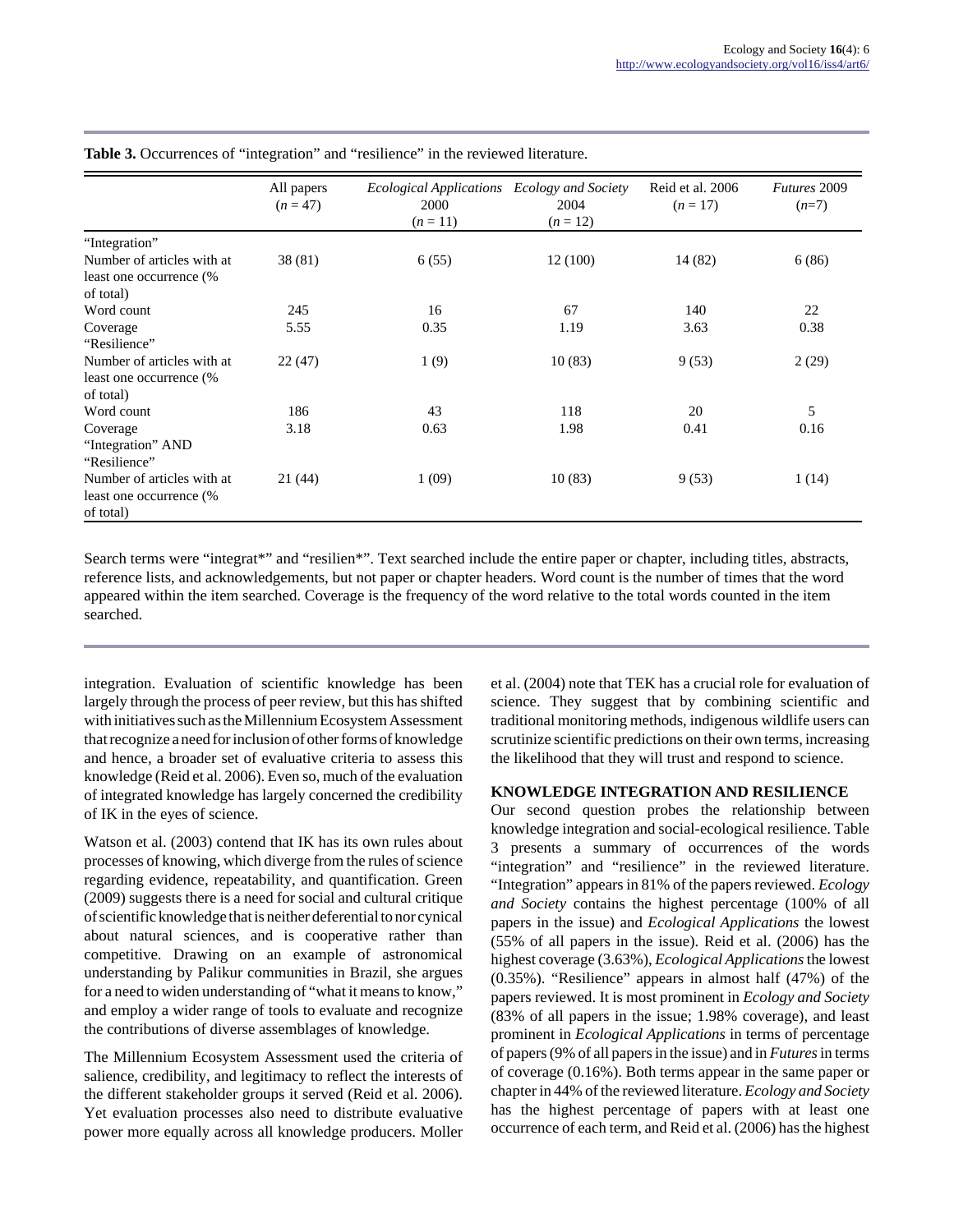coverage. Our manual search identified 14 (30%) papers that discuss the relationship between integration and resilience (Table 4). In the 14 papers that include a substantive discussion of knowledge integration and resilience, we note several questions for further research:

**Table 4.** Number of papers in reviewed literature that discuss relationship between knowledge integration and resilience, identified by manual search. (% of total)

| All papers<br>$(n=47)$ | Ecological<br>Applications and Society<br>2000<br>$(n=11)$ | Ecology<br>2004<br>$(n=12)$ | Reid et al.<br>2006<br>$(n=17)$ | <i>Futures</i><br>2009<br>$(n=7)$ |
|------------------------|------------------------------------------------------------|-----------------------------|---------------------------------|-----------------------------------|
| 14 (30)                | 2(18)                                                      | 9 (75)                      | 2(12)                           | 1 (14)                            |

Papers are: Berkes et al. (2000), Salmón (2000), Becker and Ghimire (2003), Davidson-Hunt and Berkes (2003), Long et al. (2003), Milestad and Hadatsch (2003), Donovan and Puri (2004), Folke (2004), Garibaldi and Turner (2004), Roth (2004), Tengö and Belfrage (2004), Boyd (2006), Lebel (2006), and Turnbull (2009).

### **When is IK itself, and when is IK's integration with other knowledge systems, a source of social-ecological resilience?**

We found two relevant premises of resilience theory in the literature we reviewed, but neither adequately answers this question. One premise is that IK can enhance resilience of social-ecological systems because this knowledge, accumulated through experience, learning, and intergenerational transmission, has demonstrated the ability to deal with complexity and uncertainty (Berkes et al. 2000). We interpret this to mean that IK is a source of resilience. The second premise is that a diversity of knowledge systems can enhance resilience because the management of social-ecological systems improves when it can draw from a combination of different knowledge systems (Folke 2004). We interpret this to mean that the integration of knowledge, which may include IK, contributes to resilience. However, Folke (2004) also notes that there is a lack of consensus among scientists on whether IK can be brought into the realm of science.

Our thematic analysis highlights similarities, differences, and linkages between different knowledge systems, but there is not a clear message about how these affect resilience. Berkes et al. (2000), Milestad and Hadatsch (2003), and Tengö and Belfrage (2004) describe how traditional management practices in different societies confer resilience, and other papers discuss how resilience benefits from the complementarity of different knowledge systems (e.g., Berkes et al. 2000, Long et al. 2003). A question follows as to whether distinct sets of diverse, but complementary, knowledge may be preferable to a single set of integrated knowledge for addressing some natural resource management issues. Literature outside our sample shows that social diversity, which presumably involves knowledge diversity, has both costs and benefits in enhancing resilience at different times in a society's trajectory (Nelson et al. 2011).

### **What empirical evidence is there for a relationship between IK or knowledge integration and resilience?**

In our analysis, references to resilience are mostly theoretical or hypothetical rather than empirical, and the link between knowledge integration and resilience concepts is often tenuous. In addition, the few papers that discuss how knowledge integration builds resilience in theory offer little explanation of how different knowledge is actually or could potentially be brought together. For example Milestad and Hadatsch (2003) acknowledge the theory that integration of knowledge can build resilience, but the focus of their research is on comparing knowledge systems, rather than on integration. Claims in these papers that either IK or integration practices lead to enhanced resilience do not tend to distinguish aspects of the practices that seem most influential, and the extent to which the practices themselves or other factors, such as institutions or culture, are the major contributors to enhanced resilience. Exceptions are Berkes et al. (2000) who acknowledge the roles of various social mechanisms in maintaining traditional resource management practices, and Fernandez-Gimenez (2000) who notes the importance of local natural resource management institutions that regulate pasture use for sustaining shared norms.

Some authors discuss concepts that are similar to resilience but do not explicitly discuss a relationship between resilience and IK or integration. For example, Salmón's (2000) kincentric ecology shares ideas with resilience theory about social-ecological coupling and adaptive management. Although Roth (2004) does not mention "resilience" in her paper, but cites several resilience-related works, her argument resonates with the social-ecological resilience basis for knowledge integration that we have noted. Some authors focus on the role of knowledge integration in enhancing ecological resilience (Donovan and Puri 2004) but not social resilience, whereas others discuss resilience in a social but not ecological context (Turnbull 2009).

### **Is there evidence that IK, or integration, builds resilience, and not just that a loss of IK, or lack of integration, erodes resilience?**

Papers in our analysis found evidence of declining resilience due to development policies (Becker and Ghimire 2003) and externally-driven ecological restoration (Long et al. 2003) that have negatively influenced knowledge integration. Boyd (2006) and Lebel (2006) describe a positive feedback loop in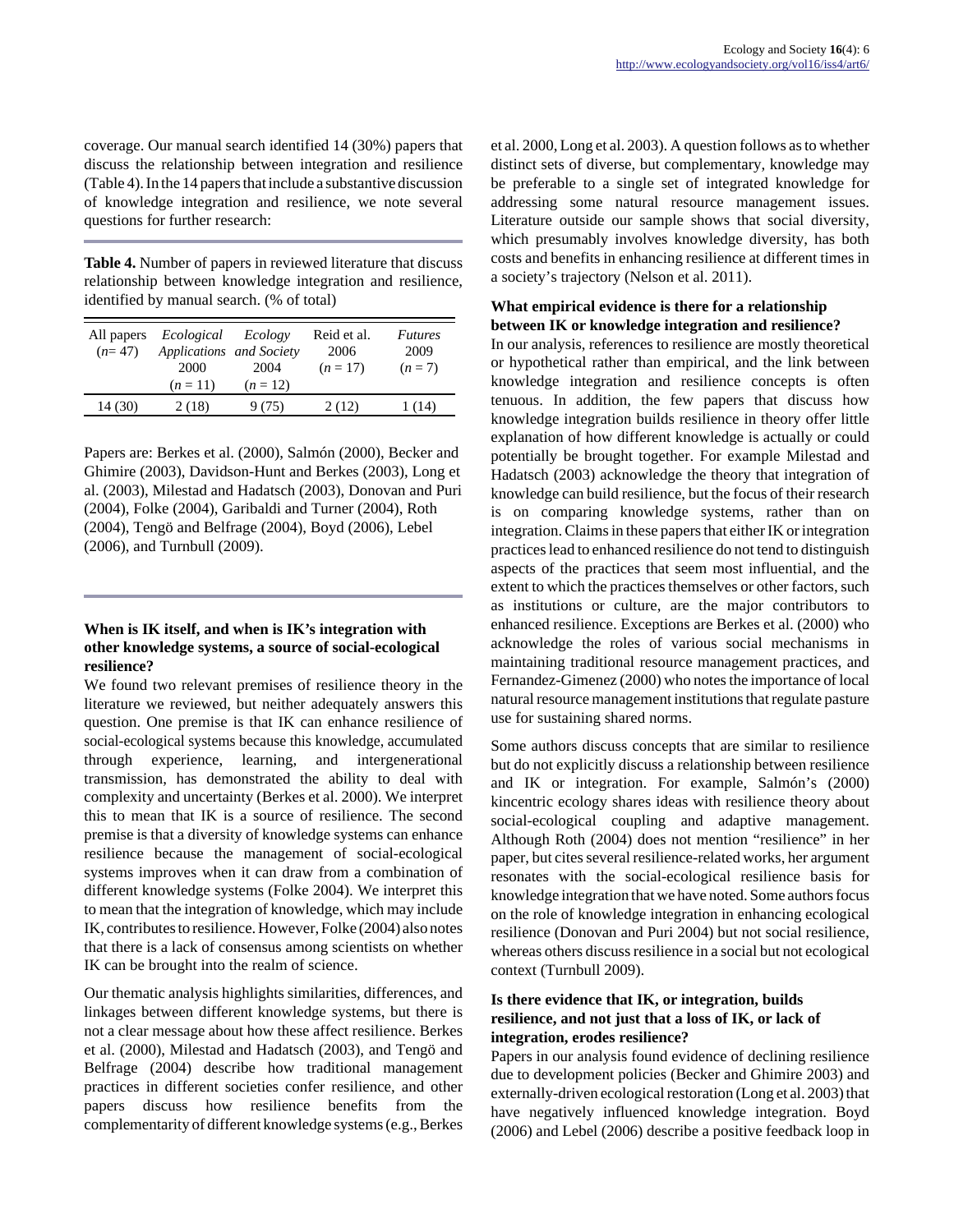which resilience is lost because of the entrenchment of powerful global institutions that hinders meaningful crossscale knowledge integration. Milestad and Hadatsch (2003) observe that resilience of farms has been lost because of erosion of TEK alongside other factors, such as structural changes in agriculture and societal transformation. However, we did not encounter empirical evidence that resilience has been built through the maintenance or revitalization of IK, or its integration with other knowledge. This is symptomatic of a problem that afflicts resilience studies more widely, in that much of the current understanding of resilience comes from systems that have lost resilience and have crossed a threshold (Walker and Myers 2004).

#### **CRITICAL FEATURES OF KNOWLEDGE INTEGRATION**

Our third question seeks to identify critical features of knowledge integration practice that need greater emphasis to foster productive and mutually beneficial relationships between IK and science. We identified these features in reflecting on our findings from the analyses of themes and resilience. The thematic analysis allowed us to inductively gauge patterns in the reviewed literature, whereas the resilience analysis enabled us to explore trends in IK and knowledge integration from a particular angle, of interest for the reasons stated in our introduction. Four critical features appear important:

### **New frames**

The word "integration" remains problematic, invoking past power imbalances and assimilation of IK by science such that the distinct identities of IKs are no longer recognizable. Other terms, such as bridging or blending, have different meanings from integration and thus may not be universally appropriate substitutes. We suggest reframing integration as a process in which the originality and core identity of each individual knowledge system remains valuable in itself, and is not diluted through its combination with other types of knowledge. Collective approaches, such as "caring for country" (Davis 2006) and the Arctic Borderlands co-op (Eamer 2006), and other examples, such as collaborative ethnobiological databasing (Edwards and Heinrich 2006) point to what this reframed integration might look like. Alternatively, integration might begin from the perspective of IK and seek relevant scientific knowledge. Roth (2004) calls on global science to view itself as complementary to local knowledge, and not a replacement for it. Ishizawa (2006) suggests identifying problems locally, in the geographic location in which they occur, and subsequently identifying their global relevance. In bridging knowledge systems to solve real-world problems, there is a need to ensure that the issues addressed and contexts in which knowledge is applied are those important to indigenous peoples, not just to science. This may mean engaging communities as much about their social and political knowledge as their ecological knowledge, and enabling them to position that knowledge, as Brosius (2006) stresses.

### **Cognizance of social context, including politics and power**

Our thematic analysis reveals that the social context of IK is receiving more attention with time; the politics of IK is clearly a prominent theme in Reid et al. (2006) and *Futures*. Indigenous peoples and their rights are increasingly acknowledged as the ultimate drivers of IK and of integration processes. Turnbull (2009) in particular emphasizes that a future for indigenous knowledge can only be ensured by ensuring the survival, resilience, and flourishing of indigenous peoples. In efforts to integrate scientific knowledge with IK, there is an imperative to acknowledge and even address the destructive forces that impinge upon IK holders. As well, there is a need to appreciate how, given a particular social context, IK and science each can contribute to natural resource management and where there may be limitations (Gagnon and Berteaux 2009, Wohling 2009). In some cases, it may not be appropriate to support any such process, but to rather enable IK to be applied instead of science, and vice versa, if that is the most relevant form of knowledge for the situation.

### **Expanded modes of evaluation**

The evaluation of IK needs to go beyond scientific processes of validation to ensure evaluation does not involve only scientists and scientific paradigms (Gratani et al. 2011). Science and IK do sometimes disagree, as noted by Huntington (2000) and elsewhere (Foale 2006, Chalmers and Fabricius 2007), and cannot always be easily reconciled. Evaluation processes must recognize that this apparent incommensurability may have deep roots in different worldviews, and in theoretical and methodological approaches to understanding the world.

### **Intercultural knowledge bridgers**

Though cultural differences need to be openly acknowledged, it is also suggested that they need not be fully resolved for productive collaboration to occur (O'Flaherty et al. 2008). Science, as many of the papers in this analysis argue, can address forces of change that are beyond local control and which impinge on values and aspirations of local communities. The key to ensuring that these values and aspirations are recognized seems to be in the deep involvement of IK holders in relevant science processes (Eamer 2006). Hence, indigenous scientists who span both knowledge systems and appreciate the significance of culture to IK (Rotarangi and Russell 2009) can play a key role as "bridgers" in knowledge integration.

### **CONCLUSION**

Has the "project of integration" evolved since Nadasdy (1999)? Our stock-taking of the literature reveals a picture of knowledge integration that, like knowledge itself, is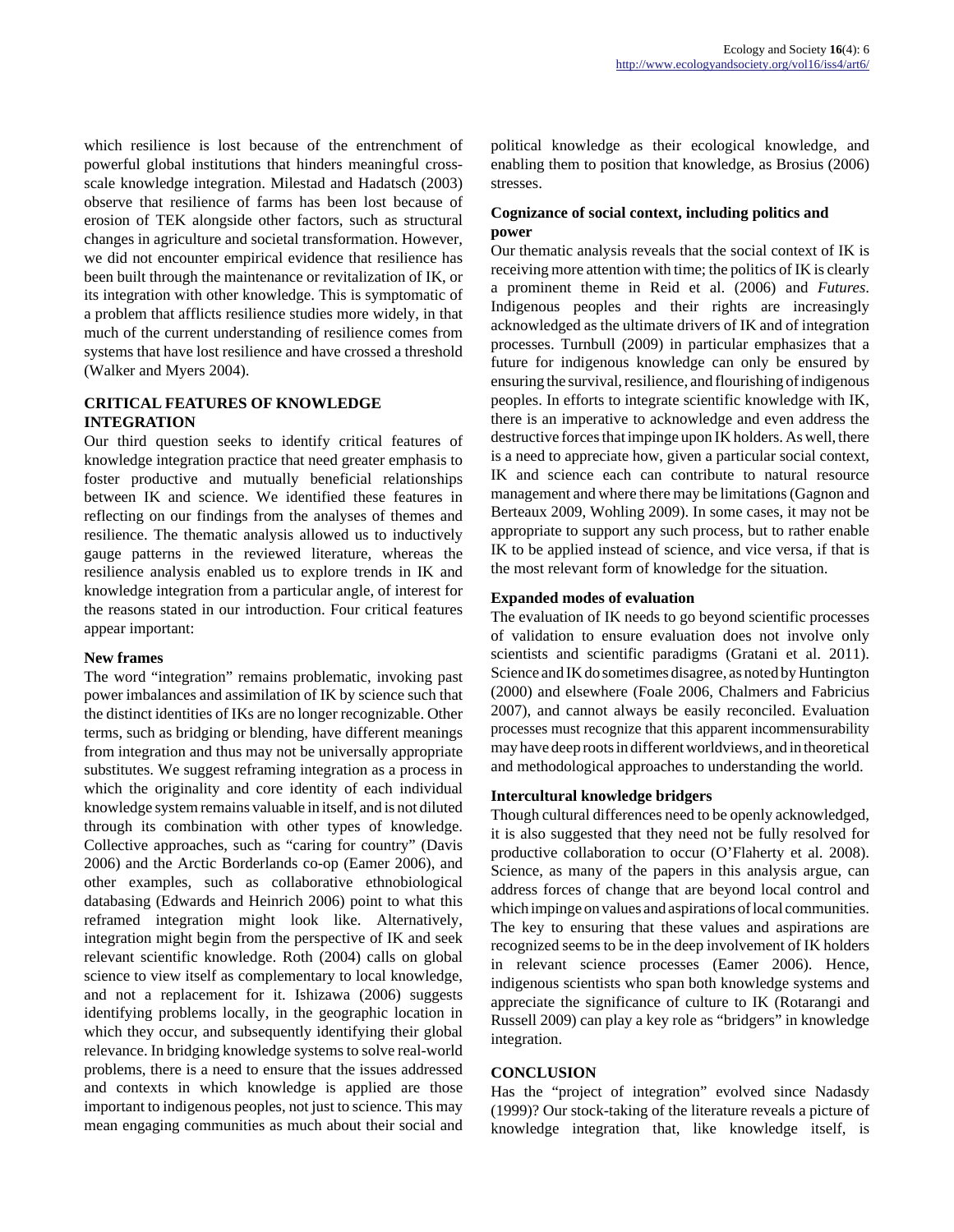multifaceted and complex, and encompasses far more than the dualism between technical and political agendas that Nadasdy presented. Perhaps above all, the literature we analyzed indicates that it is important to comprehend the nuanced meanings of the language used to discuss processes of bringing knowledge together. Greater attention needs to be paid to what various terms imply for how this can be done, and consideration given to changing the ways that knowledge integration has been framed, communicated, and understood.

Little of the knowledge integration literature engages substantively with resilience, and where it does the relationship between IK, integration, and resilience is not particularly clear: can IK itself and its integration with other knowledge both confer resilience in social-ecological systems? Untangling this relationship is a key research frontier for the theory and practice of knowledge integration. There has been a strong theoretical basis, supported by limited empirical studies, for the arguments that IK and knowledge integration contribute to social-ecological system resilience, but our analysis points to a need to further confront these with real-world evidence.

Viewing knowledge integration through a resilience lens does not come without caveats. The idea that multiple knowledge systems are needed to achieve or enhance social-ecological system resilience reflects a perspective that is focused on satisfying the many facets of a system, e.g., societies and ecosystems, as a whole, in line with indigenous views of holism (Rotarangi and Russell 2009). However, this focus on social-ecological systems as the unit of management implies that there will invariably be stakeholders other than IK holders, who may very well wield power to privilege other types of knowledge over IK, precisely what concerned Nadasdy (1999, 2003, 2007). On the other hand, Maffie's (2009) suggestion to deliberately privilege IK over science may compromise the role science can play in system-level understanding. The notion that IK and its integration with science can build resilience invites a fundamental question that must be continually revisited: which social-ecological systems are these integration processes building the resilience of, for whom, and on which scales in time and space?

Resilience theory may not necessarily offer the most useful perspective on knowledge integration, but it does stress the need for novelty and innovation in human interactions with the world, based on different knowledge systems (Moller et al. 2004, Roth 2004, Berkes and Berkes 2009). It is this emphasis on novelty and innovation that we suggest has something significant to offer to the practice of knowledge integration as it further evolves in decades to come, and in this spirit that we reiterate the need to reframe the concept as one in which knowledge identities are maintained, but enriched through interaction with one another.

*Responses to this article can be read online at: <http://www.ecologyandsociety.org/vol16/iss4/art6/responses/>*

#### **Acknowledgments:**

*Ian Nigh, Ursula King, and other members of the Knowledge Integration Working Group are thanked for contributing ideas to earlier versions of this paper. Fiona Walsh, Anne Leitch, and James Butler made helpful comments on the draft manuscript, and Jocelyn Davies provided guidance on both the draft and revision. The Indigenous Livelihoods Stream in CSIRO's Sustainable Agriculture Flagship contributed funding for this research.* 

#### **LITERATURE CITED**

Agrawal, A. 1995. Dismantling the divide between indigenous and scientific knowledge. *Development and Change* 26:413-439. [http://dx.doi.org/10.1111/j.1467-7660.1995.tb00560.](http://dx.doi.org/10.1111/j.1467-7660.1995.tb00560.x)  $\underline{\mathbf{X}}$ 

Aikenhead, G. S., and M. Ogawa. 2007. Indigenous knowledge and science revisited. *Cultural Studies of Science Education* 2:539-620. [http://dx.doi.org/10.1007/s11422-007-](http://dx.doi.org/10.1007/s11422-007-9067-8) [9067-8](http://dx.doi.org/10.1007/s11422-007-9067-8)

Atran, S. 2001. The vanishing landscape of the Petén Maya Lowlands: people, plants, animals, places, words, and spirits. Pages 157-174 *in* L. Maffi, editor. *On biocultural diversity: linking language, knowledge, and the environment.* Smithsonian Institution Press, Washington, D.C., USA.

Baker, L. M., and Mutitjulu Community. 1992. Comparing two views of the landscape: aboriginal traditional ecological knowledge and modern scientific knowledge. *Rangeland Journal* 14(2):174-89.<http://dx.doi.org/10.1071/RJ9920174>

Becker, C. D., and K. Ghimire. 2003. Synergy between traditional ecological knowledge and conservation science supports forest preservation in Ecuador. *Conservation Ecology* 8(1): 1. [online] URL: [http://www.consecol.org/vol8/](http://www.consecol.org/vol8/iss1/art1) [iss1/art1](http://www.consecol.org/vol8/iss1/art1)

Bennett, E., and M. Zurek. 2006. Integrating epistemologies through scenarios. Pages 275–294 *in* W. V. Reid, F. Berkes, T. Wilbanks, and D. Capistrano, editors. *Bridging scales and knowledge systems: concepts and applications in ecosystem assessment.* Island Press, Washington, D.C., USA.

Berkes, F., and M. K. Berkes. 2009. Ecological complexity, fuzzy logic, and holism in indigenous knowledge. *Futures* 41 (1):6-12. <http://dx.doi.org/10.1016/j.futures.2008.07.003>

Berkes, F., J. Colding, and C. Folke. 2000. Rediscovery of traditional ecological knowledge as adaptive management. *Ecological Applications* 10(5):1251-1262. [http://dx.doi.org/1](http://dx.doi.org/10.1890/1051-0761(2000)010[1251:ROTEKA]2.0.CO;2) [0.1890/1051-0761\(2000\)010\[1251:ROTEKA\]2.0.CO;2](http://dx.doi.org/10.1890/1051-0761(2000)010[1251:ROTEKA]2.0.CO;2)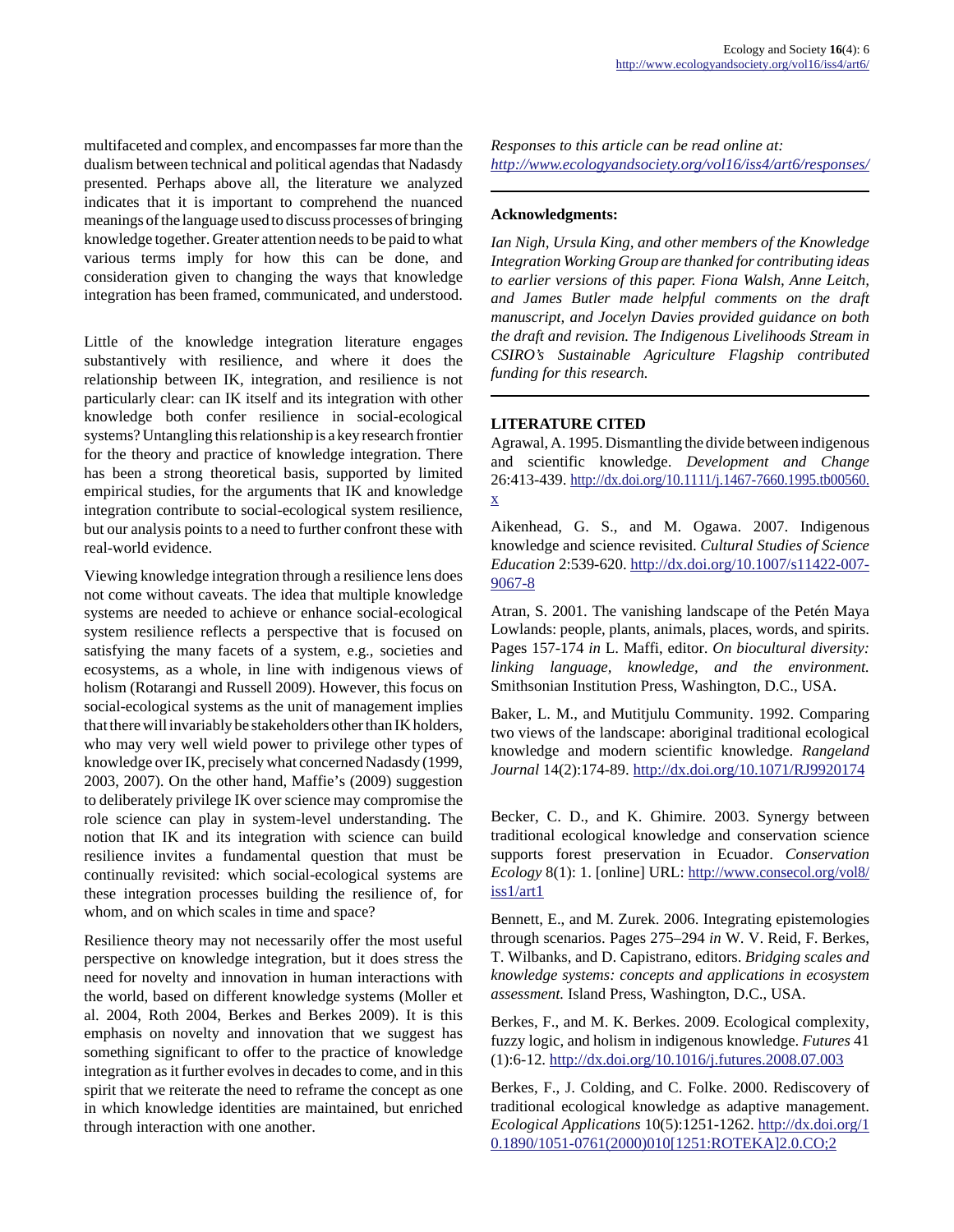Berkes, F., W. V. Reid, T. J. Wilbanks, and D. Capistrano. 2006. Bridging scales and knowledge systems. Pages 315-331 *in* W. V. Reid, F. Berkes, T. J. Wilbanks, and D. Capistrano, editors. *Bridging scales and knowledge systems: concepts and applications in ecosystem assessment.* Island Press, Washington, D.C., USA.

Bernard, H. R., and G. W. Ryan. 1998. Text analysis: qualitative and quantitative methods. Pages 595-646 *in* H. R. Bernard, editor. *Handbook of research methods in cultural anthropology qualitative research.* AltaMira Press, Walnut Creek, California, USA.

Boyd, E. 2006. Scales of governance in carbon sinks: global priorities and local realities. Pages 105-126 *in* W. V. Reid, F. Berkes, T. J. Wilbanks, and D. Capistrano, editors. *Bridging scales and knowledge systems: concepts and applications in ecosystem assessment.* Island Press, Washington, D.C., USA.

Brosius, J. P. 2006. What counts as local knowledge in global environmental assessments and conventions? Pages 129-144 *in* W. V. Reid, F. Berkes, T. J. Wilbanks, and D. Capistrano, editors. *Bridging scales and knowledge systems: concepts and applications in ecosystem assessment.* Island Press, Washington, D.C., USA.

Bryan, J. 2009. Where would we be without them? Knowledge, space and power in indigenous politics. *Futures* 41(1):24-32. <http://dx.doi.org/10.1016/j.futures.2008.07.005>

Castillo, A. R. 2009. The whizz of electrons and the wisdom of elders: linking traditional knowledge and western science. *Traditional Knowledge Bulletin.* [online] URL: [http://www.u](http://www.unutki.org/default.php?doc_id=167) [nutki.org/default.php?doc\\_id=167](http://www.unutki.org/default.php?doc_id=167)

Chalmers, N., and C. Fabricius. 2007. Expert and generalist local knowledge about land-cover change on South Africa's Wild Coast: can local ecological knowledge add value to science? *Ecology and Society* 12(1): 10. [online] URL: [http://](http://www.ecologyandsociety.org/vol12/iss1/art10/) [www.ecologyandsociety.org/vol12/iss1/art10/](http://www.ecologyandsociety.org/vol12/iss1/art10/)

Cruikshank, J. 2005. *Do glaciers listen? Local knowledge, colonial encounters, and social imagination.* University of British Columbia Press, Vancouver, British Columbia, Canada.

Davidson-Hunt, I., and F. Berkes. 2003. Learning as you journey: Anishinaabe perception of social-ecological environments and adaptive learning. *Conservation Ecology* 8 (1): 5. [online] URL:<http://www.consecol.org/vol8/iss1/art5/>

Davis, A., and K. Ruddle. 2010. Constructing confidence: rational skepticism and systematic enquiry in local ecological knowledge research. *Ecological Applications* 20(3):880-894. <http://dx.doi.org/10.1890/09-0422.1>

Davis, M. 2006. Bridging the gap or crossing a bridge? Indigenous knowledge and the language of law and policy. Pages 145-163 *in* W. V. Reid, F. Berkes, T. J. Wilbanks, and D. Capistrano, editors. *Bridging scales and knowledge systems: concepts and applications in ecosystem assessment.* Island Press, Washington, D.C., USA.

Donovan, D., and R. Puri. 2004. Learning from traditional knowledge of non-timber forest products: Penan Benalui and the autecology of *Aquilaria* in Indonesian Borneo. *Ecology and Society* 9(3): 3. [online] URL: [http://www.ecologyandso](http://www.ecologyandsociety.org/vol9/iss3/art3/) [ciety.org/vol9/iss3/art3/](http://www.ecologyandsociety.org/vol9/iss3/art3/)

Eamer, J. 2006. Keep it simple and be relevant: the first ten years of the arctic borderlands ecological knowledge co-op. Pages 185-206 *in* W. V. Reid, F. Berkes, T. J. Wilbanks, and D. Capistrano, editors. *Bridging scales and knowledge systems: concepts and applications in ecosystem assessment.* Island Press, Washington, D.C., USA.

Edwards, S. E., and M. Heinrich. 2006. Redressing cultural erosion and ecological decline in a far North Queensland aboriginal community (Australia): the Aurukun ethnobiology database project. *Environment Development and Sustainability* 8:569-583.<http://dx.doi.org/10.1007/s10668-006-9056-1>

Ekstrom, J. A., and O. R. Young. 2009. Evaluating functional fit between a set of institutions and an ecosystem. *Ecology and Society* 14(2): 16. [online] URL: [http://www.ecologyandsociety.](http://www.ecologyandsociety.org/vol14/iss2/art16/) [org/vol14/iss2/art16/](http://www.ecologyandsociety.org/vol14/iss2/art16/)

Fabricius, C., R. Scholes, and G. Cundill. 2006. Mobilizing knowledge for integrated ecosystem assessments. Pages 165-182 *in* W. V. Reid, F. Berkes, T. J. Wilbanks, and D. Capistrano, editors. *Bridging scales and knowledge systems: concepts and applications in ecosystem assessment.* Island Press, Washington, D.C., USA.

Fernandez-Gimenez, M. E. 2000. The role of Mongolian nomadic pastoralists' ecological knowledge in rangeland management. *Ecological Applications* 10:1318–1326. [http://d](http://dx.doi.org/doi:10.1890/1051-0761(2000)010[1318:TROMNP]2.0.CO;2) x.doi.org/doi:10.1890/1051-0761(2000)010[1318:TROMNP] [2.0.CO;2](http://dx.doi.org/doi:10.1890/1051-0761(2000)010[1318:TROMNP]2.0.CO;2)

Foale, S. 2006. The intersection of scientific and indigenous ecological knowledge in coastal Melanesia: implications for contemporary marine resource management. *International Social Science Journal* 58(187):129-137. [http://dx.doi.org/10](http://dx.doi.org/10.1111/j.1468-2451.2006.00607.x) [.1111/j.1468-2451.2006.00607.x](http://dx.doi.org/10.1111/j.1468-2451.2006.00607.x)

Folke, C. 2004. Traditional knowledge in social-ecological systems. *Ecology and Society* 9(3): 7. [online] URL: [http://w](http://www.ecologyandsociety.org/vol9/iss3/art7/) [ww.ecologyandsociety.org/vol9/iss3/art7/](http://www.ecologyandsociety.org/vol9/iss3/art7/)

Folke, C., T. Hahn, P. Olsson, and J. Norberg. 2005. Adaptive governance of social-ecological systems. *Annual Review of Environment and Resources* 30:441-73. [http://dx.doi.org/10.1](http://dx.doi.org/10.1146/annurev.energy.30.050504.144511) [146/annurev.energy.30.050504.144511](http://dx.doi.org/10.1146/annurev.energy.30.050504.144511)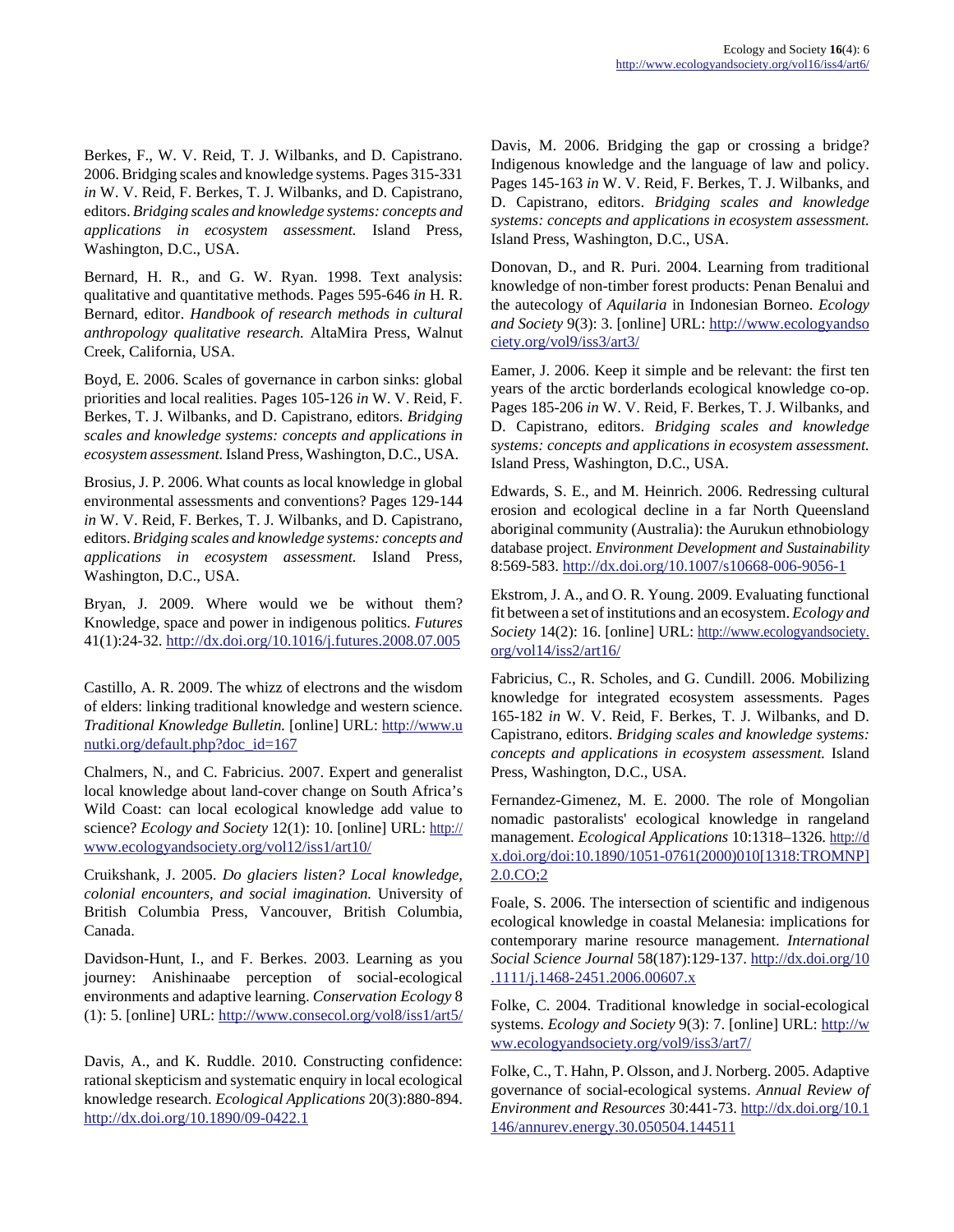Ford, J., and D. Martinez, editors. 2000. Traditional ecological knowledge, ecosystem science, and environmental management. *Ecological Applications* 10(5):1249-1250. [http://dx.doi.org/1](http://dx.doi.org/10.1890/1051-0761(2000)010[1249:TEKESA]2.0.CO;2) [0.1890/1051-0761\(2000\)010\[1249:TEKESA\]2.0.CO;2](http://dx.doi.org/10.1890/1051-0761(2000)010[1249:TEKESA]2.0.CO;2)

Fox, J., K. Suryanta, P. Hershock, and A. Pramono. 2005. Mapping power: ironic effects of spatial information technology. Pages 1-11 *in* J. Fox, K. Suryanta, and P. Hershock, editors. *Mapping communities: ethics, values, practice.* East-West Centre, Honolulu, Hawaii, USA.

Gadgil, M., P. R. Seshagiri Rao, G. Utkarsh, P. Pramod, and A. Chhatre. 2000. New meanings for old knowledge: the people's biodiversity registers program. *Ecological Applications* 10:1307–1317. [http://dx.doi.org/doi:10.1890/10](http://dx.doi.org/doi:10.1890/1051-0761(2000)010[1307:NMFOKT]2.0.CO;2) [51-0761\(2000\)010\[1307:NMFOKT\]2.0.CO;2](http://dx.doi.org/doi:10.1890/1051-0761(2000)010[1307:NMFOKT]2.0.CO;2)

Gagnon, C. A., and D. Berteaux. 2009. Integrating traditional ecological knowledge and ecological science: a question of scale. *Ecology and Society* 14(2): 19. [online] URL: [http://w](http://www.ecologyandsociety.org/vol14/iss2/art19/) [ww.ecologyandsociety.org/vol14/iss2/art19/](http://www.ecologyandsociety.org/vol14/iss2/art19/)

Garibaldi, A., and N. Turner. 2004. Cultural keystone species: implications for ecological conservation and restoration. *Ecology and Society* 9(3): 1. [online] URL: [http://www.ecolo](http://www.ecologyandsociety.org/vol9/iss3/art1) [gyandsociety.org/vol9/iss3/art1](http://www.ecologyandsociety.org/vol9/iss3/art1)

Ghimire, S., D. McKey, and Y. Aumeeruddy-Thomas. 2005. Heterogeneity in ethnoecological knowledge and management of medicinal plants in the Himalayas of Nepal: implications for conservation. *Ecology and Society* 9(3): 6. [online] URL: <http://www.ecologyandsociety.org/vol9/iss3/art6/>

Gokhale, Y., M. Gadgil, A. Gupta, R. Sinha, and K. P. Achar. 2006. Managing people's knowledge: an Indian case study of building bridges from local to global and from oral to scientific knowledge. Pages 241-253 *in* W. V. Reid, F. Berkes, T. Wilbanks, and D. Capistrano, editors. *Bridging scales and knowledge systems: concepts and applications in ecosystem assessment.* Island Press, Washington, D.C., USA.

Gratani, M., J. Butler, F. Royee, P. Valentine, D. Burrows, W. Canendo, and A. S. Anderson. 2011. Is validation of Indigenous Ecological Knowledge a disrespectful process? A case study of traditional fishing poisons and invasive fish management from the Wet Tropics, Australia. *Ecology and Society* 16(3): 25.<http://dx.doi.org/10.5751/ES-04249-160325>

Green, L. J. F. 2009. Challenging epistemologies: exploring knowledge practices in Palikur astronomy. *Futures* 41 (1):41-52. <http://dx.doi.org/10.1016/j.futures.2008.07.007>

Holling, C, S., and G. K. Meffe. 1996. Command and control and the pathology of natural resource management. *Conservation Biology* 10(2):328-337. [http://dx.doi.org/10.1046/](http://dx.doi.org/10.1046/j.1523-1739.1996.10020328.x) [j.1523-1739.1996.10020328.x](http://dx.doi.org/10.1046/j.1523-1739.1996.10020328.x)

Houde, N. 2007. The six faces of traditional ecological knowledge: challenges and opportunities for Canadian comanagement arrangements. *Ecology and Society* 12(2): 34. [online] URL: [http://www.ecologyandsociety.org/vol12/iss2/](http://www.ecologyandsociety.org/vol12/iss2/art34/) [art34/](http://www.ecologyandsociety.org/vol12/iss2/art34/)

Howden, K. 2001. Indigenous traditional knowledge and native title. *University of New South Wales Law Journal* 24 (1):60-84.

Huntington, H. P. 2000. Using traditional ecological knowledge in science: methods and applications. *Ecological Applications* 10:1270-1274. [http://dx.doi.org/10.1890/1051-0761](http://dx.doi.org/10.1890/1051-0761(2000)010[1270:UTEKIS]2.0.CO;2) [\(2000\)010\[1270:UTEKIS\]2.0.CO;2](http://dx.doi.org/10.1890/1051-0761(2000)010[1270:UTEKIS]2.0.CO;2)

Ishizawa, J. 2006. Cosmovisions and environmental governance: the case of in situ conservation of native cultivated plants and their wild relatives in Peru. Pages 207-224 *in* W. V. Reid, F. Berkes, T. J. Wilbanks, and D. Capistrano, editors. *Bridging scales and knowledge systems: concepts and applications in ecosystem assessment.* Millennium Ecosystem Assessment and Island Press, Washington, D.C., USA.

Johannes, R. E. 1998. The case for data-less marine resource management: examples from tropical nearshore fisheries. *Trends in Ecology and Evolution* 13:243-246. [http://dx.doi.or](http://dx.doi.org/10.1016/S0169-5347(98)01384-6) [g/10.1016/S0169-5347\(98\)01384-6](http://dx.doi.org/10.1016/S0169-5347(98)01384-6)

Klubnikin, K., C. Annett, M. Cherkasova, M. Shishin, and I. Fotieva. 2000. The sacred and the scientific: traditional ecological knowledge in Siberian river conservation. *Ecological Applications* 10:1296–1306. [http://dx.doi.org/doi:](http://dx.doi.org/doi:10.1890/1051-0761(2000)010[1296:TSATST]2.0.CO;2) [10.1890/1051-0761\(2000\)010\[1296:TSATST\]2.0.CO;2](http://dx.doi.org/doi:10.1890/1051-0761(2000)010[1296:TSATST]2.0.CO;2)

Lebel, L. 2006. The politics of scale in environmental assessments. Pages 37-57 *in* W. V. Reid, F. Berkes, T. Wilbanks, and D. Capistrano, editors. *Bridging scales and knowledge systems: concepts and applications in ecosystem assessment.* Island Press, Washington, D.C., USA.

Long, J., A. Tecle, and B. Burnette. 2003. Cultural foundations for ecological restoration on the White Mountain Apache Reservation. *Conservation Ecology* 8(1): 4. [online] URL: <http://www.consecol.org/vol8/iss1/art4/>

Maffi, L. 2001. *On biocultural diversity: linking language, knowledge, and the environment.* Smithsonian Institution Press, Washington, D.C., USA.

Maffi, L., and E. Woodley. 2010. *Biocultural diversity conservation: a global sourcebook.* Earthscan, London, UK.

Maffie, J. 2009. 'In the end, we have the Gatling gun, and they have not': Future prospects of indigenous knowledges. *Futures* 41(1):53-65. [http://dx.doi.org/10.1016/j.futures.2008](http://dx.doi.org/10.1016/j.futures.2008.07.008) [.07.008](http://dx.doi.org/10.1016/j.futures.2008.07.008)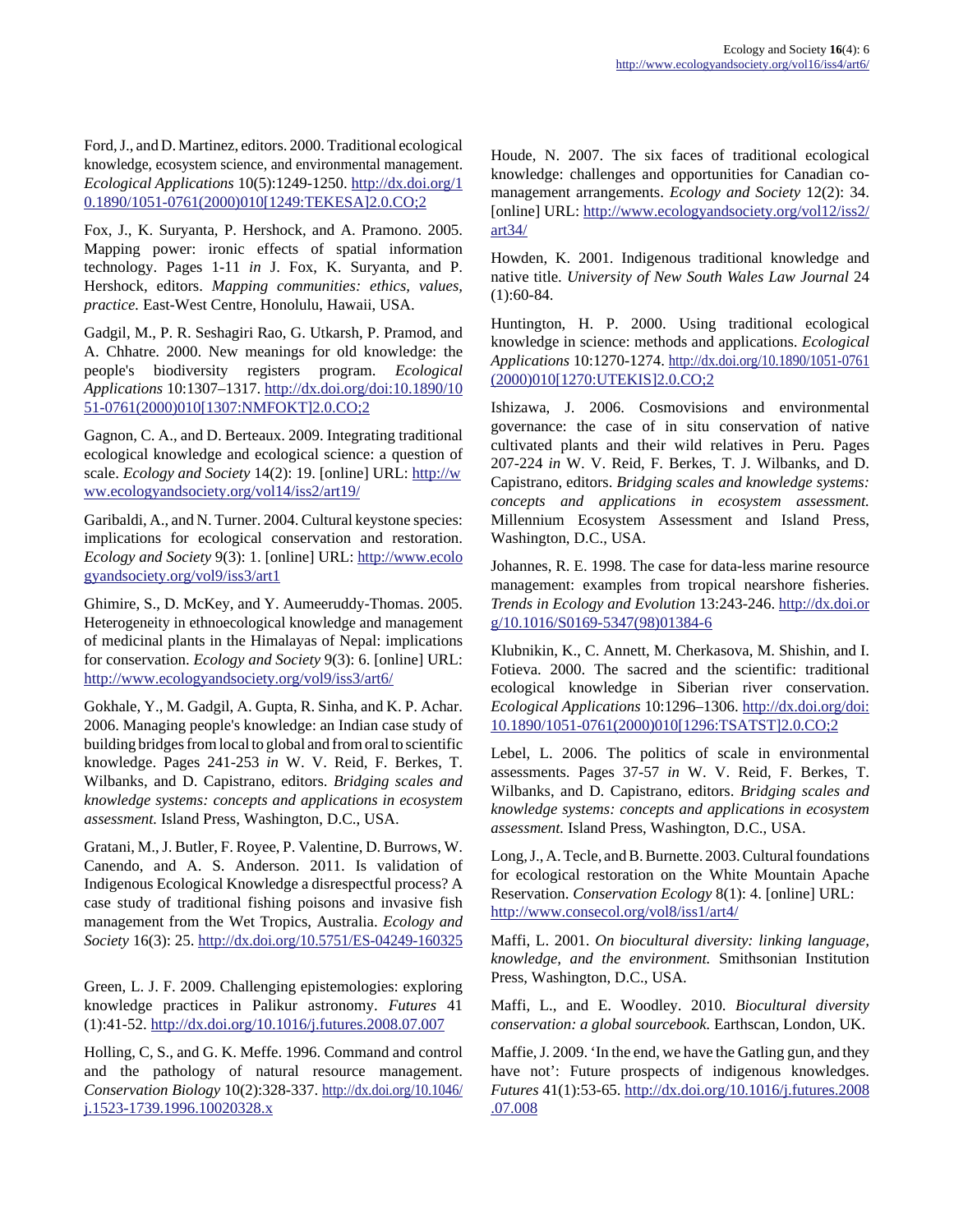Mauro, F., and P. D. Hardison. 2000. Traditional knowledge of indigenous and local communities: international debate and policy issues. *Ecological Applications* 10(5):1263-1269. [http](http://dx.doi.org/10.1890/1051-0761(2000)010[1263:TKOIAL]2.0.CO;2) ://dx.doi.org/10.1890/1051-0761(2000)010[1263:TKOIAL]2.0. [CO;2](http://dx.doi.org/10.1890/1051-0761(2000)010[1263:TKOIAL]2.0.CO;2)

Milestad, R., and S. Hadatsch. 2003. Organic farming and social-ecological resilience: the alpine valleys of Sölktäler, Austria. *Conservation Ecology* 8(1): 3. [online] URL: [http://](http://www.consecol.org/vol8/iss1/art3/) [www.consecol.org/vol8/iss1/art3/](http://www.consecol.org/vol8/iss1/art3/)

Miller, C., and P. Erickson. 2006. The politics of bridging scales and epistemologies: science and democracy in global environmental governance. Pages 297-314 *in* W. V. Reid, F. Berkes, T. Wilbanks, and D. Capistrano, editors. *Bridging scales and knowledge systems: concepts and applications in ecosystem assessment.* Island Press, Washington, D.C., USA.

Moller, H., F. Berkes, P. O. Lyver, and M. Kislalioglu. 2004. Combining science and traditional ecological knowledge: monitoring populations for co-management. *Ecology and Society* 9(3): 2. [online] URL: [http://www.ecologyandsociety.](http://www.ecologyandsociety.org/vol9/iss3/art2/) [org/vol9/iss3/art2/](http://www.ecologyandsociety.org/vol9/iss3/art2/)

Moran, M. 2009. What job, which house?: Simple solutions to complex problems in indigenous affairs. *Australian Review of Public Affairs* [online] URL: [http://www.australianreview.](http://www.australianreview.net/digest/2009/03/moran.html) [net/digest/2009/03/moran.html](http://www.australianreview.net/digest/2009/03/moran.html)

Nabhan, G. P.. 2000. Interspecific relationships affecting endangered species recognized by O'odham and Comcáac cultures. *Ecological Applications* 10:1288–1295. [http://dx.doi.](http://dx.doi.org/10.1890/1051-0761(2000)010[1288:IRAESR]2.0.CO;2) [org/10.1890/1051-0761\(2000\)010\[1288:IRAESR\]2.0.CO;2](http://dx.doi.org/10.1890/1051-0761(2000)010[1288:IRAESR]2.0.CO;2)

Nadasdy, P. 1999. The politics of TEK: power and the "integration" of knowledge. *Arctic Anthropology* 36:1-18.

Nadasdy, P. 2003. Reevaluating the co-management success story. *Arctic* 56(4):367-380.

Nadasdy, P. 2007. Adaptive co-management and the gospel of resilience. Pages 208-226 *in* D. Armitage, F. Berkes, and N. Doubleday, editors. *Adaptive co-management: collaboration, learning and multi-level governance.* University of British Columbia Press, Vancouver, Canada.

Nelson, M. 2005. Paradigm shifts in Aboriginal cultures? Understanding TEK in historical and cultural context. *Canadian Journal of Native Studies* 25(1)289-310.

Nelson, M. C., M. Hegmon, S. R. Kulow, M. A. Peeples, K. W. Kintigh, and A. P. Kinzig. 2011. Resisting diversity: a long-term archaeological study. *Ecology and Society* 16(1): 25. [online] URL: [http://www.ecologyandsociety.org/vol16/iss1/](http://www.ecologyandsociety.org/vol16/iss1/art25/) [art25/](http://www.ecologyandsociety.org/vol16/iss1/art25/)

O'Flaherty, R. M., I. J. Davidson-Hunt, and M. Manseau. 2008. Indigenous knowledge and values in planning for sustainable forestry: Pikangikum First Nation and the Whitefeather Forest Initiative. *Ecology and Society* 13(1): 6. [online] URL: [http://](http://www.ecologyandsociety.org/vol13/iss1/art6/) [www.ecologyandsociety.org/vol13/iss1/art6/](http://www.ecologyandsociety.org/vol13/iss1/art6/)

Palmer, M. H. 2009. Engaging with *indigital* geographic information networks. *Futures* 41(1):33-40. [http://dx.doi.org/](http://dx.doi.org/10.1016/j.futures.2008.07.006) [10.1016/j.futures.2008.07.006](http://dx.doi.org/10.1016/j.futures.2008.07.006)

Pierotti, R., and D. Wildcat. 2000. Traditional ecological knowledge: the third alternative (commentary). *Ecological Applications* 10(5):1333-1340. [http://dx.doi.org/10.1890/105](http://dx.doi.org/10.1890/1051-0761(2000)010[1333:TEKTTA]2.0.CO;2) [1-0761\(2000\)010\[1333:TEKTTA\]2.0.CO;2](http://dx.doi.org/10.1890/1051-0761(2000)010[1333:TEKTTA]2.0.CO;2)

Plummer, R., and D. Armitage. 2007. A resilience-based framework for evaluating adaptive co-management: linking ecology, economics and society in a complex world. *Ecological Economics* 61:62-74. [http://dx.doi.org/10.1016/j.e](http://dx.doi.org/10.1016/j.ecolecon.2006.09.025) [colecon.2006.09.025](http://dx.doi.org/10.1016/j.ecolecon.2006.09.025)

QSR. 2009. NVivo 8. QSR International, Doncaster, Australia.

Redman, C. L., and A. P. Kinzig. 2003. Resilience of past landscapes: resilience theory, society, and the *longue durée*. *Conservation Ecology* 7(1): 14. [online] URL: [http://www.co](http://www.consecol.org/vol7/iss1/art14/) [nsecol.org/vol7/iss1/art14/](http://www.consecol.org/vol7/iss1/art14/)

Reid, W., F. Berkes, T. J. Wilbanks, and D. Capistrano. 2006. *Bridging scales and knowledge systems: concepts and applications in ecosystem assessment.* Millennium Ecosystem Assessment and Island Press, Washington, D.C., USA. [online] URL:<http://www.maweb.org/en/Bridging.aspx>

Rist, S., and F. Dahdouh-Guebas. 2006. Ethnosciences: a step towards the integration of scientific and indigenous forms of knowledge in the management of natural resources for the future. *Environment Development and Sustainability* 8:467-493.<http://dx.doi.org/10.1007/s10668-006-9050-7>

Rotarangi, S., and D. Russell. 2009. Social-ecological resilience thinking: can indigenous culture guide environmental management? *Journal of the Royal Society of New Zealand* 39(4):209-213.

Roth, R. 2004. Spatial organization of environmental knowledge: conservation conflicts in the inhabited forest of northern Thailand. *Ecology and Society* 9(3): 5. [online] URL: <http://www.ecologyandsociety.org/vol9/iss3/art5>

Salmón, E. 2000. Kincentric ecology: indigenous perceptions of the human-nature relationship. *Ecological Applications* 10:1318-1326.

Sillitoe, P., and M. Marzano. 2009. Future of indigenous knowledge research in development. *Futures* 41(1):13-23. <http://dx.doi.org/10.1016/j.futures.2008.07.004>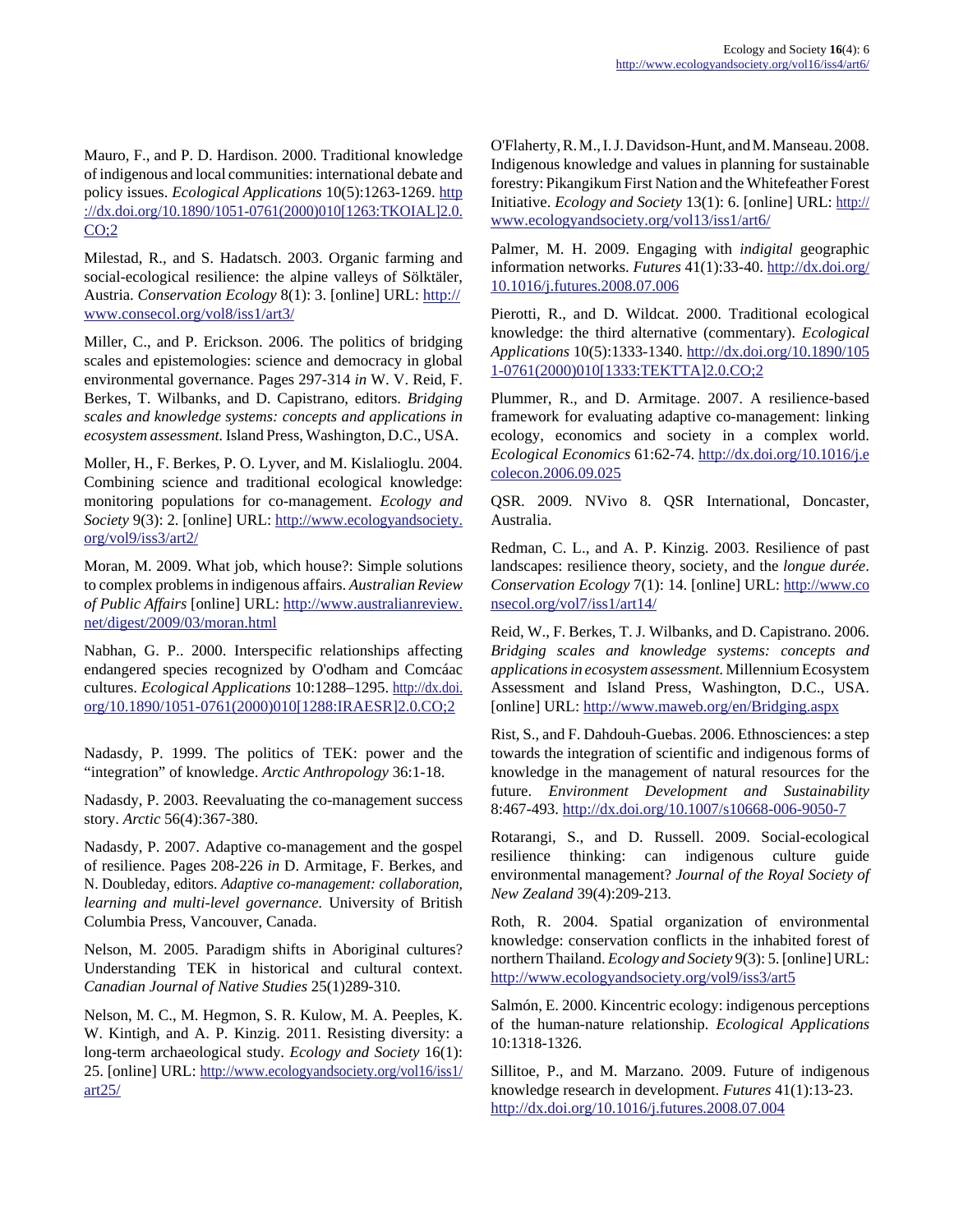Stephenson, J., and H. Moller. 2009. Cross-cultural environmental research and management: challenges and progress. *Journal of the Royal Society of New Zealand* 39 (4):139-149.

Tengö, M., and K. Belfrage. 2004. Local management practices for dealing with change and uncertainty: a crossscale comparison of cases in Sweden and Tanzania. *Ecology and Society* 9(3): 4. [online] URL: [http://www.ecologyandso](http://www.ecologyandsociety.org/vol9/iss3/art4/) [ciety.org/vol9/iss3/art4/](http://www.ecologyandsociety.org/vol9/iss3/art4/)

Turnbull, D. 2009. Futures for indigenous knowledges. *Futures* 41(1):1-5.<http://dx.doi.org/10.1016/j.futures.2008.07.002>

Turner, N. J., M. B. Ignace, and R. Ignace. 2000. Traditional ecological knowledge and wisdom of aboriginal peoples in British Columbia. *Ecological Applications* 10(5):1275-1287. [http://dx.doi.org/10.1890/1051-0761\(2000\)010\[1275:TEKAWO\]](http://dx.doi.org/10.1890/1051-0761(2000)010[1275:TEKAWO]2.0.CO;2) [2.0.CO;2](http://dx.doi.org/10.1890/1051-0761(2000)010[1275:TEKAWO]2.0.CO;2)

Usher, P. J. 2000. Traditional ecological knowledge in environmental assessment and management. *Arctic* 53 (2):183-193.

Verran, H. 2001. *Science and an African logic.* Chicago University Press, Chicago, Illinois, USA.

Walker, B., L. H. Gunderson, A. P. Kinzig, C. Folke, S. R. Carpenter, and L. Schultz. 2006. A handful of heuristics and some propositions for understanding resilience in socialecological systems. *Ecology and Society* 11(1): 13. [online] URL:<http://www.ecologyandsociety.org/vol11/iss1/art13/>

Walker, B., and J. A. Meyers. 2004. Thresholds in ecological and social-ecological systems: a developing database. *Ecology and Society* 9(2): 3. [online] URL: [http://www.ecologyandso](http://www.ecologyandsociety.org/vol9/iss2/art3) [ciety.org/vol9/iss2/art3](http://www.ecologyandsociety.org/vol9/iss2/art3)

Watson, A., L. Alessa, and B. Glaspell. 2003. The relationship between traditional ecological knowledge, evolving cultures, and wilderness protection in the circumpolar north. *Conservation Ecology* 8(1): 2. [online] URL: [http://www.con](http://www.consecol.org/vol8/iss1/art2) [secol.org/vol8/iss1/art2](http://www.consecol.org/vol8/iss1/art2)

Wilbanks, T. J. 2006. How scale matters: some concepts and findings. Pages 21-35 *in* W. V. Reid, F. Berkes, T. J. Wilbanks, and D. Capistrano, editors. *Bridging scales and knowledge systems: concepts and applications in ecosystem assessment.* Island Press, Washington, D.C., USA.

Wohling, M. 2009. The problem of scale in indigenous knowledge: a perspective from northern Australia. *Ecology and Society* 14(1): 1. [online] URL: [http://www.ecologyands](http://www.ecologyandsociety.org/vol14/iss1/art1/) [ociety.org/vol14/iss1/art1/](http://www.ecologyandsociety.org/vol14/iss1/art1/)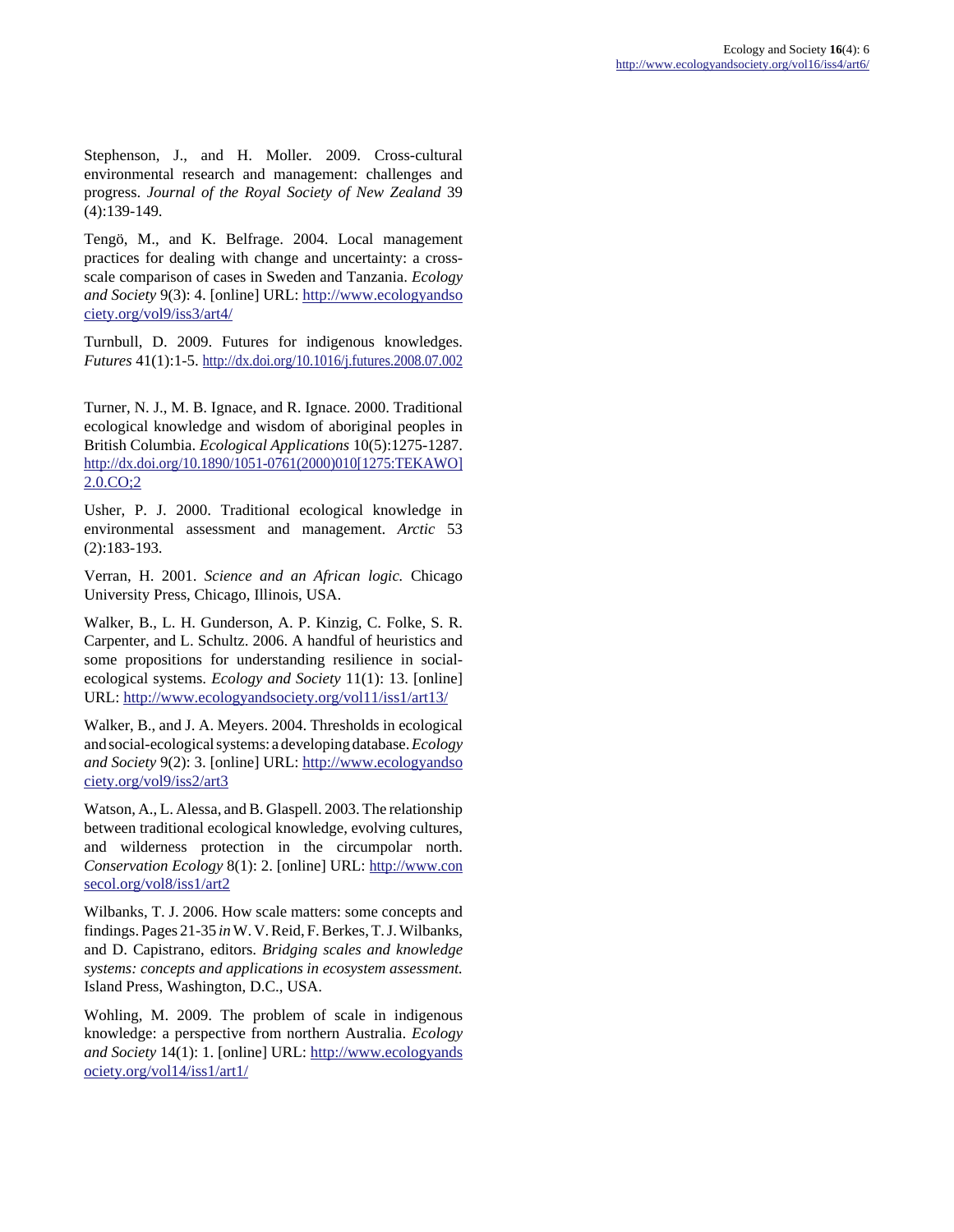### **APPENDIX 1**

#### Ecology and Society **16**(4): 6 <http://www.ecologyandsociety.org/vol16/iss4/art6/>

| Author                  | Title                                                                                                        | $\text{Theme}(s)$                                                                                                                                   | Grouped<br>Then (s) |
|-------------------------|--------------------------------------------------------------------------------------------------------------|-----------------------------------------------------------------------------------------------------------------------------------------------------|---------------------|
| Ford and<br>Martinez    | Traditional ecological knowledge,<br>ecosystem science, and environmental<br>management                      | n/a                                                                                                                                                 | n/a                 |
| Berkes et al.           | Rediscovery of traditional ecological<br>knowledge as adaptive management                                    | Similarities between<br>TEK and adaptive<br>management; social<br>mechanisms for<br>traditional practices                                           | 1, 5, 6             |
| Mauro and<br>Hardison   | Traditional knowledge of indigenous<br>and local communities: international<br>debate and policy initiatives | International law and<br>policy regarding role<br>of TEK in<br>management and<br>conservation of<br>biodiversity;<br>implications for<br>scientists | $\overline{2}$      |
| Huntington              | Using traditional ecological knowledge<br>in science: methods and applications                               | Benefits and examples<br>of using TEK; review<br>of methods and<br>challenges                                                                       | 3,4                 |
| Turner et al.           | Traditional ecological knowledge and<br>wisdom of aboriginal peoples in British<br>Columbia                  | Knowledge systems                                                                                                                                   | $\mathbf{1}$        |
| Nabhan                  | Interspecific relationships affecting<br>endangered species recognized by<br>O'Odham and Comcaac cultures    | TEK and scientific<br>views of species                                                                                                              | $\mathbf{1}$        |
| Klubnikin et<br>al.     | The sacred and the scientific:<br>traditional ecological knowledge in<br>Siberian river conservation         | Application of TEK in<br>conservation; uniting<br>of indigenous people<br>and scientists in<br>protest against Katun<br>dam project                 | 6,8                 |
| Gadgil et al.           | New meanings for old knowledge: The<br>People's Biodiversity Registers<br>Program                            | Maintenance and<br>creation of new<br>contexts for folk<br>ecological knowledge                                                                     | 5                   |
| Fernandez-<br>Gimenez   | The role of Mongolian nomadic<br>pastoralists' ecological knowledge in<br>rangeland management               | Application of TEK in<br>resource management;<br>contradictions between<br>TEK and management<br>perceptions                                        | 6                   |
| Salmón                  | Kincentric ecology: indigenous<br>perceptions of the human-nature<br>relationship                            | Indigenous views of<br>human-nature<br>relationship                                                                                                 | 1                   |
| Pierotti and<br>Wildcat | Traditional ecological knowledge: the<br>third alternative (commentary)                                      | Differences between<br>Western natural<br>resource management<br>and indigenous TEK;<br>multidisciplinary of<br>TEK (nature, politics,<br>ethics)   | $\mathbf{1}$        |

## **Table A1.1. Summary of papers in** *Ecological Applications* **(2000)**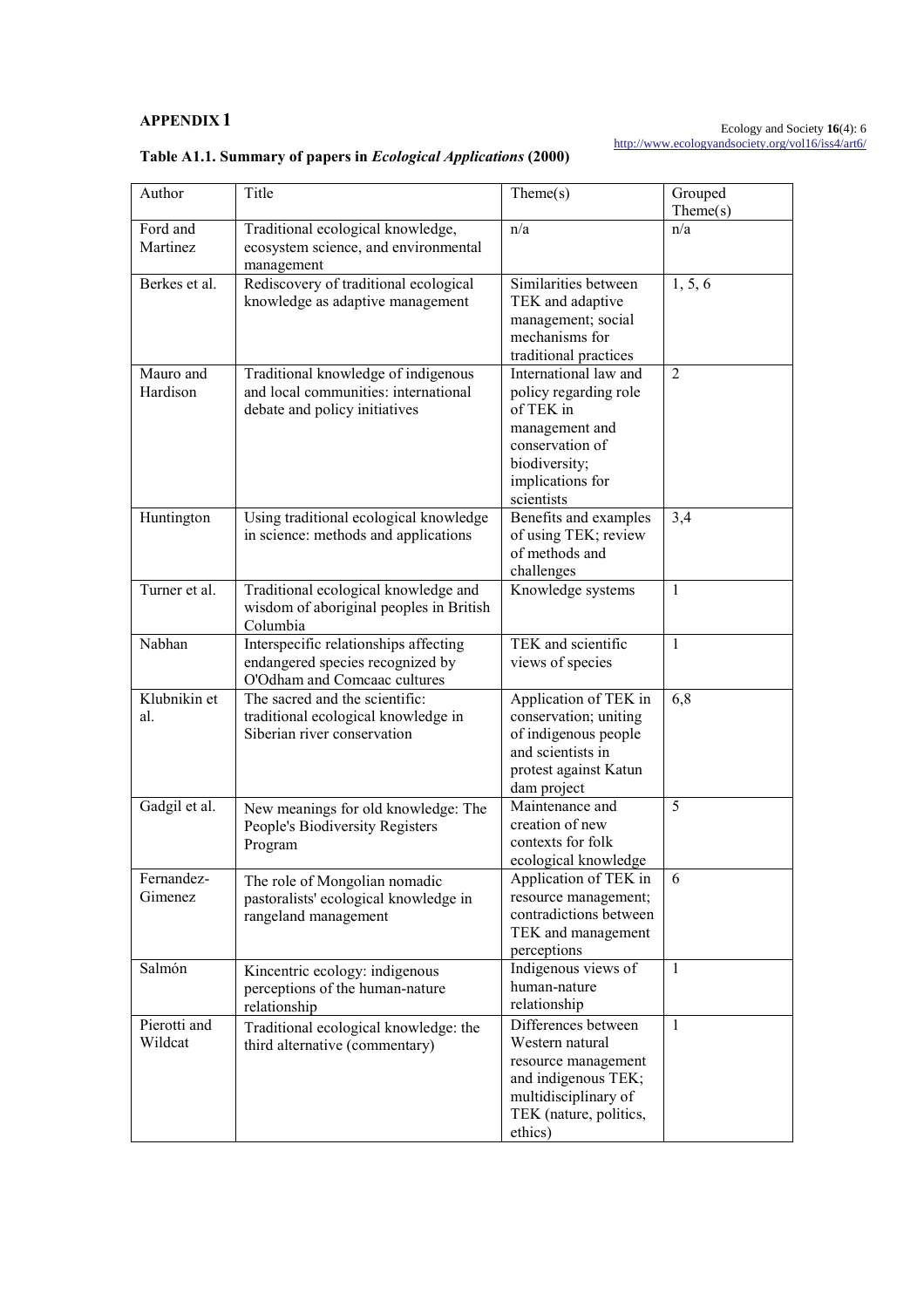**Table A1.2. Summary of papers in** *Ecology and Society* **(2004)** 

Ecology and Society **16**(4): 6

|               |                                                                               |                                                  | http://www.ecologyandsociety.org/vol16/iss4/art6/ |
|---------------|-------------------------------------------------------------------------------|--------------------------------------------------|---------------------------------------------------|
| Author        | Title                                                                         | Theme                                            | Grouped Theme                                     |
| Folke         | Traditional knowledge in social-<br>ecological systems                        | n/a                                              | n/a                                               |
| Becker and    | Synergy between traditional ecological                                        | Indigenous institutions                          | 5                                                 |
| Ghimire       | knowledge and conservation science                                            | and ecological                                   |                                                   |
|               | supports forest preservation in Ecuador                                       | knowledge used in                                |                                                   |
|               |                                                                               | interactions with                                |                                                   |
|               |                                                                               | conservation NGOs                                |                                                   |
| Milestad and  | Organic farming and social-ecological                                         | Similarities/differences                         | $\mathbf{1}$                                      |
| Hadatsch      | resilience: the alpine valleys of                                             | between organic farming                          |                                                   |
|               | Sölktäler, Austria                                                            | and farmers'                                     |                                                   |
|               |                                                                               | perspectives on                                  |                                                   |
|               |                                                                               | sustainable agriculture;                         |                                                   |
|               |                                                                               | implications for                                 |                                                   |
|               |                                                                               | resilience                                       |                                                   |
| Davidson-     | Learning as you journey: Anishinaabe                                          | Linkages between                                 | 1,6                                               |
| Hunt and      | perception of social-ecological                                               | social-ecological                                |                                                   |
| <b>Berkes</b> | environments and adaptive learning                                            | resilience and adaptive                          |                                                   |
|               |                                                                               | learning, focused on                             |                                                   |
|               |                                                                               | <b>TEK</b>                                       |                                                   |
| Ghimire et    | Heterogeneity in ethnoecological                                              | Heterogeneity and                                | $\mathbf{1}$                                      |
| al.           | knowledge and management of                                                   | complexity of LEK in                             |                                                   |
|               | medicinal plants in the Himalayas of                                          | relation to its practical                        |                                                   |
|               | Nepal: implications for conservation                                          | and institutional context                        |                                                   |
| Tengö and     | Local management practices for                                                | Application of local                             | 5                                                 |
| Belfrage      | dealing with change and uncertainty: a                                        | ecological knowledge in                          |                                                   |
|               | cross-scale comparison of cases in                                            | management practices                             |                                                   |
|               | Sweden and Tanzania                                                           |                                                  |                                                   |
| Garibaldi and | Cultural keystone species: implications                                       | Knowledge systems;                               | 1,6                                               |
| Turner        | for ecological conservation and                                               | species that form                                |                                                   |
|               | restoration                                                                   | contextual                                       |                                                   |
|               |                                                                               | underpinnings of a                               |                                                   |
|               |                                                                               | culture                                          |                                                   |
| Watson et al. | The relationship between traditional                                          | Context and application                          | 1,6                                               |
|               | ecological knowledge, evolving                                                | of TEK                                           |                                                   |
|               | cultures, and wilderness protection in                                        |                                                  |                                                   |
|               | the circumpolar north                                                         |                                                  |                                                   |
| Long et al.   | Cultural foundations for ecological                                           | Cultural foundations of                          | 1,6                                               |
|               | restoration on the White Mountain                                             | ecological restoration                           |                                                   |
|               | Apache Reservation                                                            | efforts, adaptive                                |                                                   |
| Moller et al. |                                                                               | management                                       |                                                   |
|               | Combining science and traditional<br>ecological knowledge: monitoring         | Evaluation of ways of                            | 3,4,9                                             |
|               | populations for co-management                                                 | combining science and<br>TEK to monitor          |                                                   |
|               |                                                                               |                                                  |                                                   |
|               |                                                                               | populations; strengths<br>and limitations of TEK |                                                   |
| Donovan and   |                                                                               | Role of TEK in                                   | 1                                                 |
|               | Learning from traditional knowledge                                           |                                                  |                                                   |
| Puri          | of non-timber forest products: Penan<br>Benalui and the autecology of         | identifying critical<br>research needs in        |                                                   |
|               |                                                                               |                                                  |                                                   |
| Roth          | Aquilaria in Indonesian Borneo                                                | tropical ecology<br>Spatial expression of        | 1,7                                               |
|               | Spatial organization of environmental<br>knowledge: conservation conflicts in | knowledge at distinct                            |                                                   |
|               | the inhabited forest of Northern                                              | scales                                           |                                                   |
|               | Thailand                                                                      |                                                  |                                                   |
|               |                                                                               |                                                  |                                                   |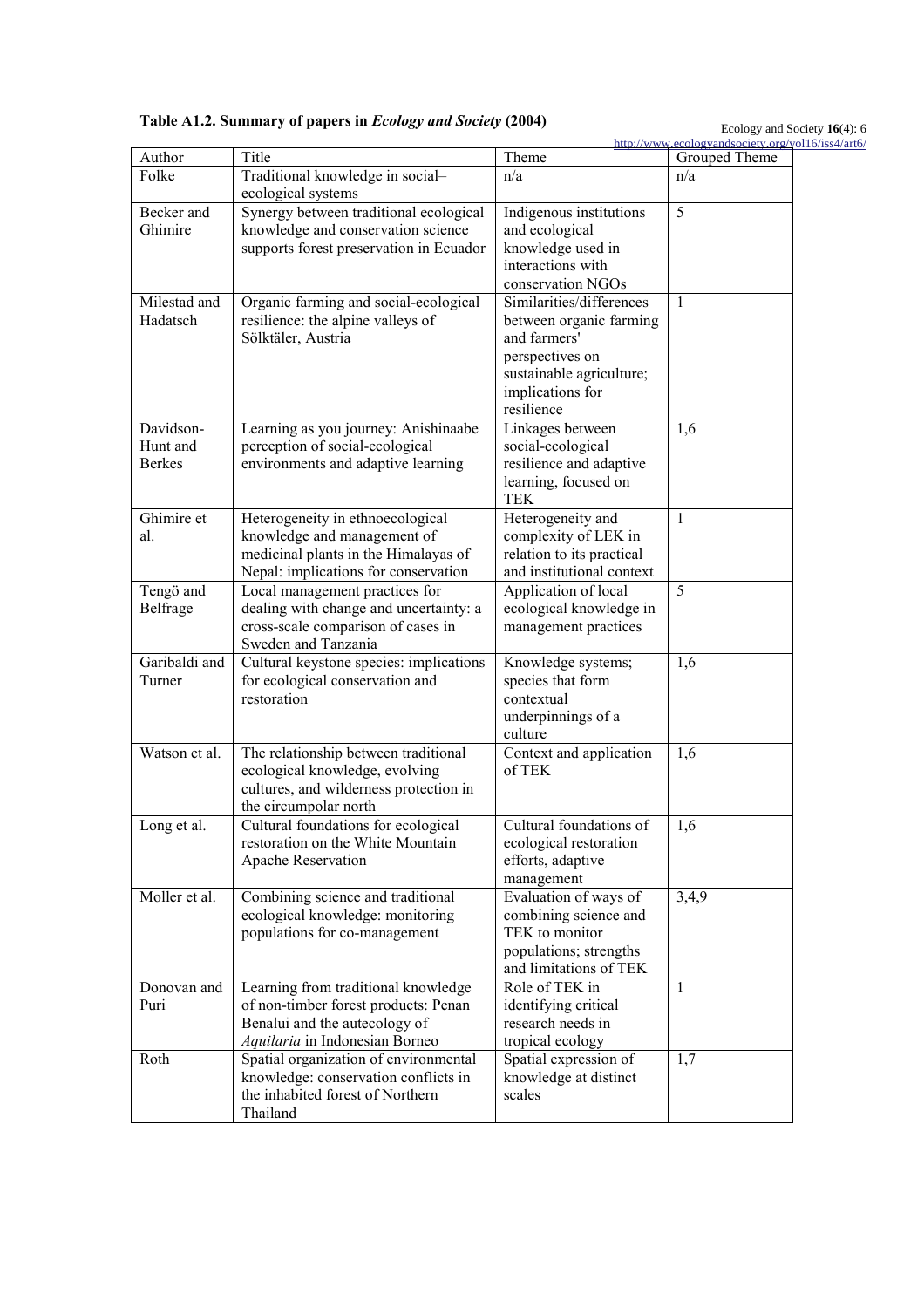**Table A1.3. Summary of chapters in** *Bridging Scales and Knowledge Systems* **(2006)** 

Ecology and Society **16**(4): 6

|                |                                                   |                          | http://www.ecologyandsociety.org/vol16/iss4/art6/ |
|----------------|---------------------------------------------------|--------------------------|---------------------------------------------------|
| Author         | Title                                             | Theme                    | Grouped Theme                                     |
| Reid et al.    | Introduction                                      | n/a                      | n/a                                               |
| Wilbanks       | How scale matters: some concepts and              | Theory of scale in       | 7                                                 |
|                | findings                                          | science assessment       |                                                   |
| Lebel          | Politics of scale in environmental<br>assessments | Politics of scale        | 7,8                                               |
| Pereira et al. | Assessing ecosystem services at                   | Methods for multi-       | 3,7                                               |
|                | different scales in the Portugal                  | scale assessment         |                                                   |
|                | Millennium Ecosystem Assessment                   |                          |                                                   |
| Davis, C       | A synthesis of data and methods across            | Methods for multi-       | 3,7                                               |
|                | scales to connect local policy decisions          | scale assessment         |                                                   |
|                | to regional environmental conditions:             |                          |                                                   |
|                | the case of the Cascadia Scorecard                |                          |                                                   |
| Boyd           | Scales of governance in carbon sinks:             | Scales of governance     | 5,7,8                                             |
|                | global priorities and local realities             |                          |                                                   |
| <b>Brosius</b> | What counts as local knowledge in                 | Context and politics of  | 8                                                 |
|                | global environmental assessments and              | local and Indigenous     |                                                   |
|                | conventions?                                      | knowledge and its        |                                                   |
|                |                                                   | translation              |                                                   |
| Davis, M       | Bridging the gap or crossing a bridge?            | Divide between IK and    | 1,2,6                                             |
|                | IK and language of law and policy                 | "Western" science;       |                                                   |
|                |                                                   | understanding IK from    |                                                   |
|                |                                                   | non-Indigenous           |                                                   |
|                |                                                   | perspectives; cultural   |                                                   |
|                |                                                   | translation of           |                                                   |
|                |                                                   | knowledge; law and       |                                                   |
|                |                                                   | policy                   |                                                   |
| Fabricius et   | Mobilizing knowledge for integrated               | Technical and social     | 3,5,7,9                                           |
| al.            | ecosystem assessments                             | processes of             |                                                   |
|                |                                                   | knowledge integration    |                                                   |
|                |                                                   | across scales            |                                                   |
| Eamer          | Keep it simple and be relevant: the first         | Processes and            | 5                                                 |
|                | ten years of the Arctic Borderlands               | partnerships for         |                                                   |
|                | Ecological Knowledge Co-op                        | knowledge integration    |                                                   |
| Ishizawa       | Cosmovisions and environmental                    | Bridging of              | $\mathbf{1}$                                      |
|                | governance: the case of in situ                   | worldviews that          |                                                   |
|                | conservation of native cultivated plants          | underlie knowledge       |                                                   |
|                | and their wild relatives in Peru                  | creation and utilization |                                                   |
| Raj            | Harmonizing traditional and scientific            | Methods for              | 3                                                 |
|                | knowledge systems in rainfall                     | knowledge integration    |                                                   |
|                | prediction and utilization                        |                          |                                                   |
| Gokhale        | Managing people's knowledge: An                   | Knowledge databases;     | 2,5                                               |
|                | Indian case study of building bridges             | rewarding people's       |                                                   |
|                | from local to global and from oral to             | knowledge; intellectual  |                                                   |
|                | scientific knowledge                              | property rights          |                                                   |
| Seixas         | Barriers to local-level ecosystem                 | Process/challenges of    | 3,4                                               |
|                | assessment and participatory                      | knowledge integration    |                                                   |
|                | management in Brazil                              |                          |                                                   |
| Bennett and    | Integrating epistemologies through                | Methods for              | $\overline{3}$                                    |
| Zurek          | scenarios                                         | knowledge integration    |                                                   |
| Miller and     | The politics of bridging scales and               | Politics of scale and    | 7,8,9                                             |
| Erickson       | epistemologies: science and democracy             | epistemologies           |                                                   |
|                | in global environmental governance                |                          |                                                   |
|                |                                                   |                          |                                                   |
| Berkes et al.  | Conclusions                                       | n/a                      | n/a                                               |